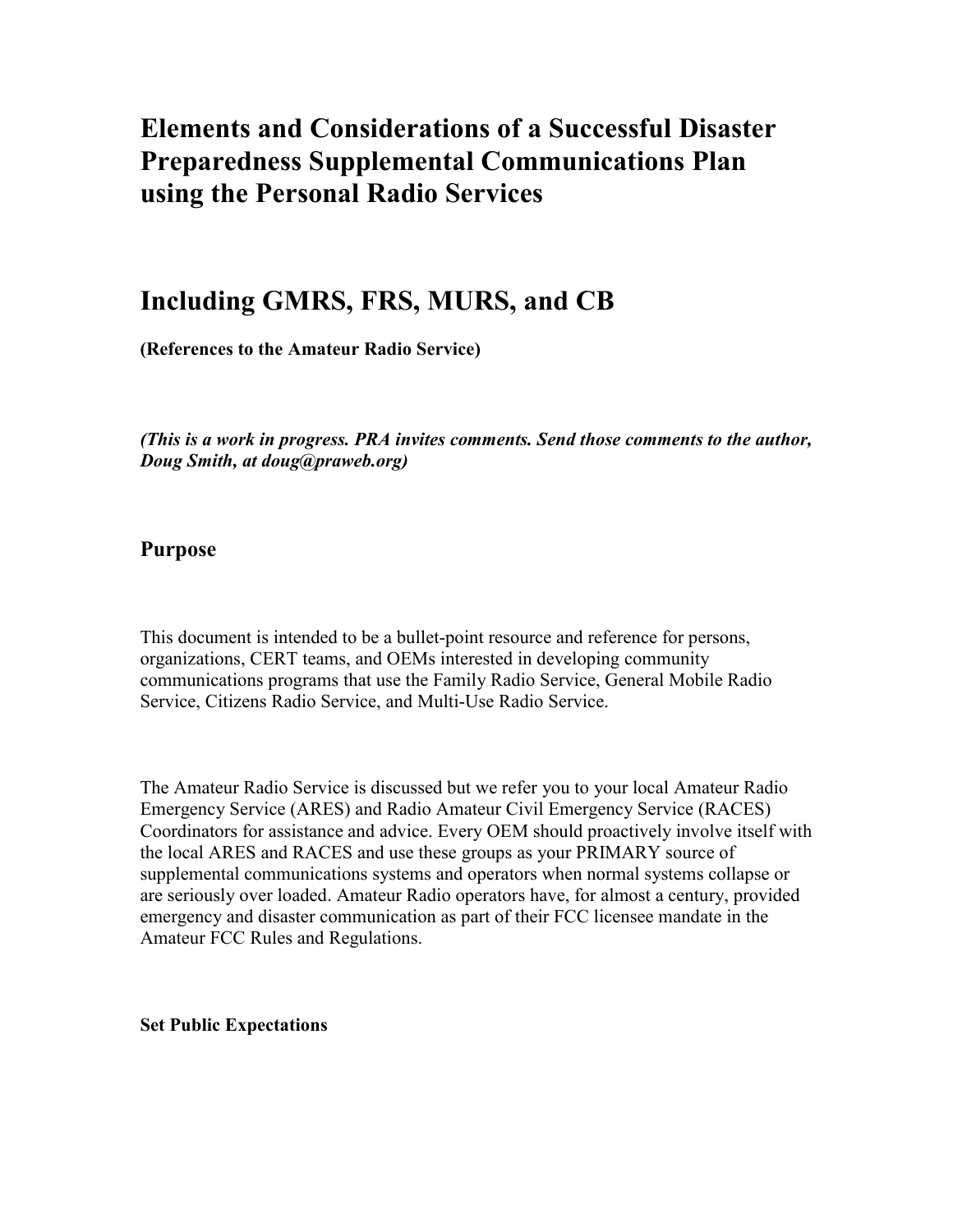People need to know what to expect after a disaster. Setting expectations is the most overlooked aspect of many service related businesses and is no less important in emergency management. It is akin to making sure both parties in an agreement thoroughly understand the mutually agreed upon terms of their contract. When people do not know what to expect they get angry, lose focus, become impatient, and then anger and pandemonium results. In the case of a disaster, panic prevails over common sense. We cannot let that happen in our communities. After a disaster CERT Volunteers and public safety agencies are focused on triage. These entities want to do the most good for the most people in the shortest amount of time. The public needs to know what to do in the first seventy-two hours after a major disaster.

Likewise we *CANNOT* create expectations that are impossible to meet. There are efforts to declare Family Radio Service Channel one as an emergency channel. The concept is that any citizen could use a Family Radio Service radio to make a blind call for help to a monitoring Amateur radio operator after a disaster event. The proposal claims it is "instant, reliable crisis communications," but this is far from the truth. Such a plan is unmanageable in its scope, particularly when no neighborhood familiarization or training is even suggested and in fact declared by the major proponent as unnecessary! Despite pleas from the Personal Radio Association the backers of this effort still promote this dangerous scheme.

Planners need to provide the general public with some idea of the "who, what, when, where, why and how" behind the mitigation efforts for the aftermath of a disaster. Planners need to do this before the disaster and NOT after the disaster! It should be an aggressive effort of the utmost importance. One way to accomplish this is to engage the public in disaster planning at the grass-roots-neighborhood level. (CERT, neighborhood associations, Neighborhood Watch, local public meetings, REACT, building associations, parks and recreation meetings, public awareness advertising on radio and television etc.)

The public must accept a level of a responsibility toward disaster preparation in order to understand their role in disaster recovery. Setting expectations means the public learns basic concepts and can keep those concepts in mind so that clear thinking prevails over panic thinking.

There are not enough communications disaster workers to fulfill the needs of the Family Radio Channel One monitoring scheme. The idea completely ignores the pre-planned typical response to a major disaster in the first twenty-four to seventy-two hours. Setting the expectation that a rescuer is waiting and listening to a Family Radio might mean that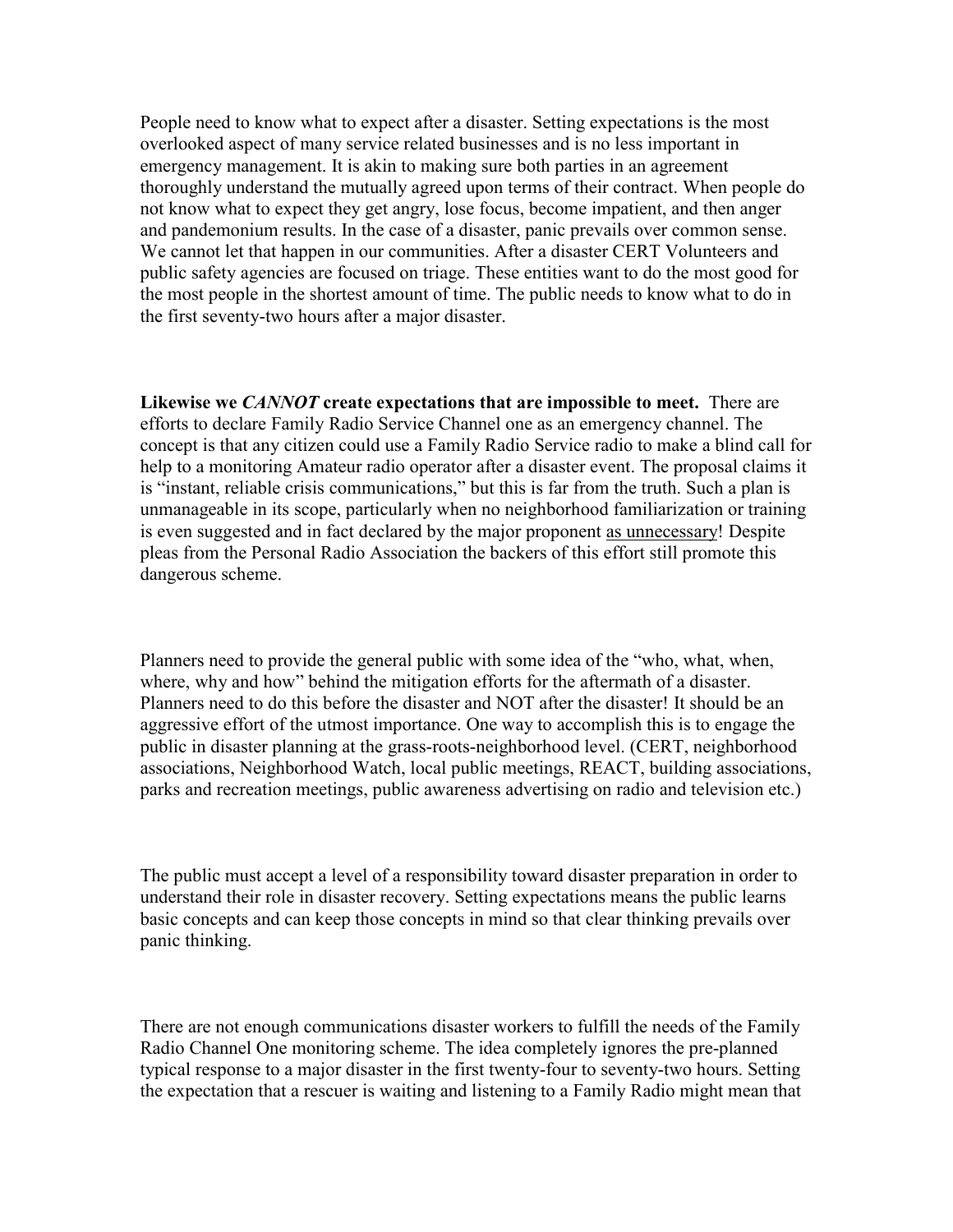some families will shelter in place after they have been asked by public safety to evacuate! Setting the wrong expectation can crate new disaster victims and new dangers for rescuers. It is an excellent idea for neighbors to create their own Family Radio Network to assist in checking up on each other after a shelter-in-place emergency. An FRS radio and back-up batteries for each family member should be part of every seventytwo-hour disaster kit.

## The following are some expectations to take into consideration for a communications plan using the various Personal Radio Services.

- 1. The Federal Communications Commission Rules and Regulations must be followed in every case. Licenses must be obtained where necessary and all users should be familiar with Part 95 of the FCC Rules as they pertain to GMRS and to the unlicensed FRS also in Part 95. The same goes for other radio services in use like Amateur Radio, FCC R&R Part 97, CB Radio Service Part 95, and the Business Radio Services in Part 90. Obeying the rules prevents anarchy, disorganization, and harmful interference.
- 2. Neighbors must plan to be without emergency services for up to seventy-two hours or more after a disaster. (More or less depending on the severity and scope of the event.) Every jurisdiction has a policy regarding the delivery of services after a disaster. It needs to be explained. People's expectations must be set.
- 3. Emergency OES/OEM officials need to explain the expected role FRS and GMRS (Personal Radio Services) have in the event of a disaster. What it can and cannot do and what it is expected to do, how it can be used, how it should not be used. To this the OEM's need to know what resources are available:
	- a. Are there GMRS repeaters in your community? What the coverage areas? How many families? Where are the base stations? Are the repeaters connected to emergency power? Will the owners make the repeaters available?
	- b. Where are the GMRS licensees in your community? Do they have base stations, repeater capable radios? Are these licensees in isolated neighborhoods? Could they be used to report for CERT back to an OEC after an emergency? Does the EOC have licensed GMRS operators to man a GMRS base station at the EOC?
- 4. Any use of disaster related supplemental two-way radio to relay information to public safety officials must be planned for and tested ahead of time. There must be alternate plans e.g. a Plan B.
- 5. Possession and use of an FRS or GMRS two-way radio does not guarantee an instant and reliable or an immediate and effective response to an individual's call for help using that radio. NEVER set the expectation that calling out on a two-way radio will guarantee a response. Unfortunately, since this concept has already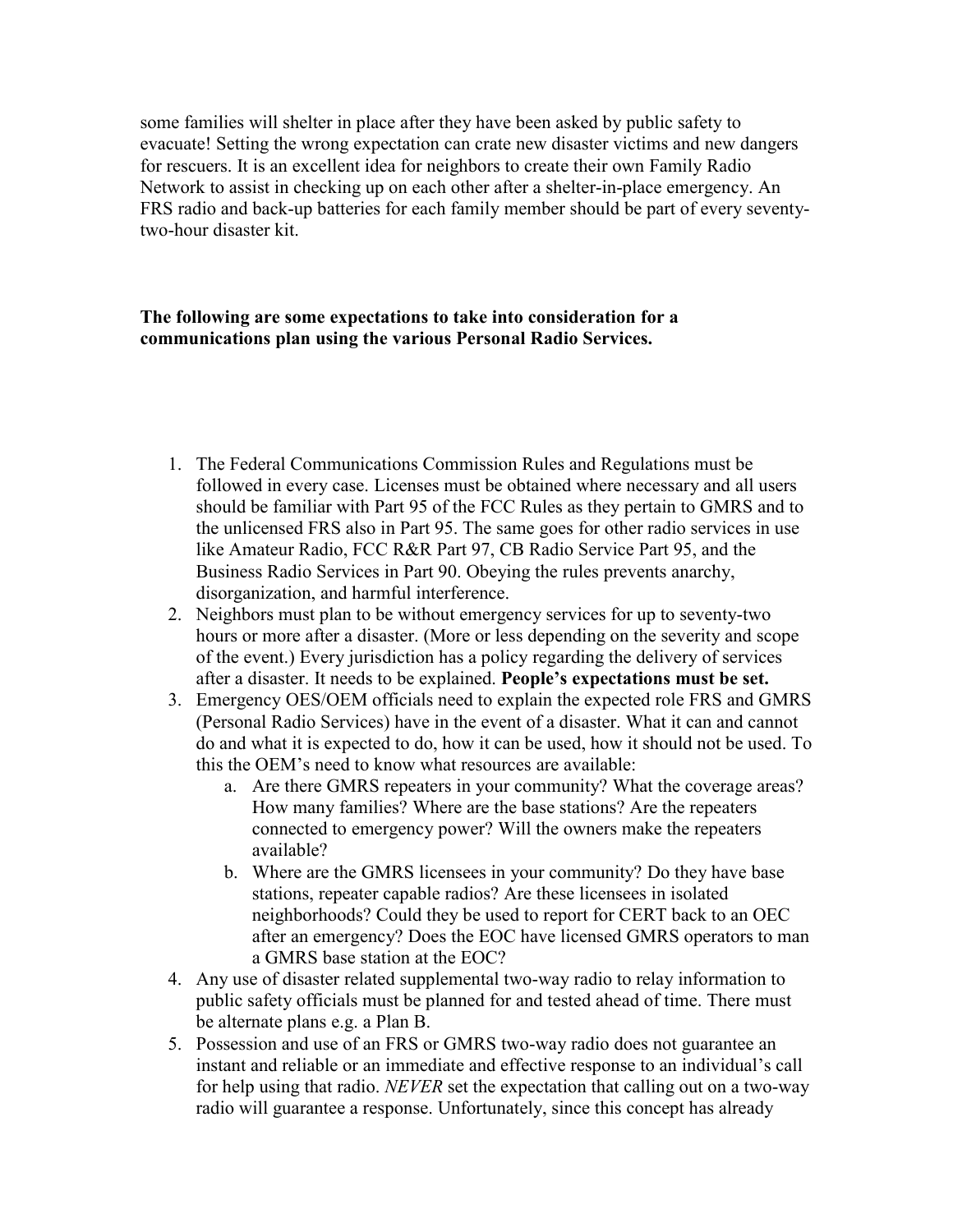been heavily publicized some families may already believe it is a done deal. OEM's need to reach these families before the next disaster.

- 6. Whenever possible, use cellular or land-line telephones instead of two-way radios. Conventional methods of communication (communication systems the public is already familiar with) should always be the preferred method of communication. It is recognized that these systems may be down or temporarily unavailable immediately after a disaster event. It is the time period immediately after the event and just before these systems are restored that very-local neighborhood twoway radio communication can be of the greatest help in mitigating welfare checks and rescues.
- 7. Two-way radios are primarily for neighbors to communicate with each other during and after a disaster so that CERT volunteers or others can provide immediate search and rescue or so neighbors can assist each other.
- 8. Two-way radio users must learn how to use their radios properly. They should know how to turn it on and off, how to change channels, disable coded squelch tones, adjust the volume, and transmit.
- 9. Emergency aid may not be available to some people whether or not they have a radio. They may be isolated due to impassable conditions, flooding, down power lines, fire, fallen structures, blocked roads, or there may not be public safety or other resources to assist them.
- 10. While it cannot be guaranteed, having a two-way radio may enable appropriate officials to communicate with persons in isolated areas.
- 11. Emergency management leaders, CERT trainers, and hobby radio operators need to train their neighbors in the use of two-way radios.
- 12. Persons should be expected to obey emergency management officials and LEAVE potential disaster areas before the event! When you are asked or ordered to leave a potential disaster area LEAVE! If you cannot leave on your own seek assistance but leave! Do not stick around expecting to use your tiny little FRS radio to call for help if you find yourself in deep water!
- 13. Since we generally have a very good understanding of what can occur in a natural disaster in the United States every person should plan accordingly. Offices of OES and OEM have pamphlets and websites persons can visit for disaster planning information.
- 14. The laws of physics as those laws relate to radio propagation of UHF radio waves apply to the eventual range of a radio in a given circumstance. The laws of sales and marketing do not apply.
- 15. Amateur Radio operators are NOT allowed to transmit on GMRS in an emergency with modified equipment on GMRS. (Or with Part 95 approved equipment.) Amateur Radio operators do NOT have GMRS privileges at any time.
- 16. The public must understand the procedures and reasons for evacuation and NOT ignore evacuation warnings.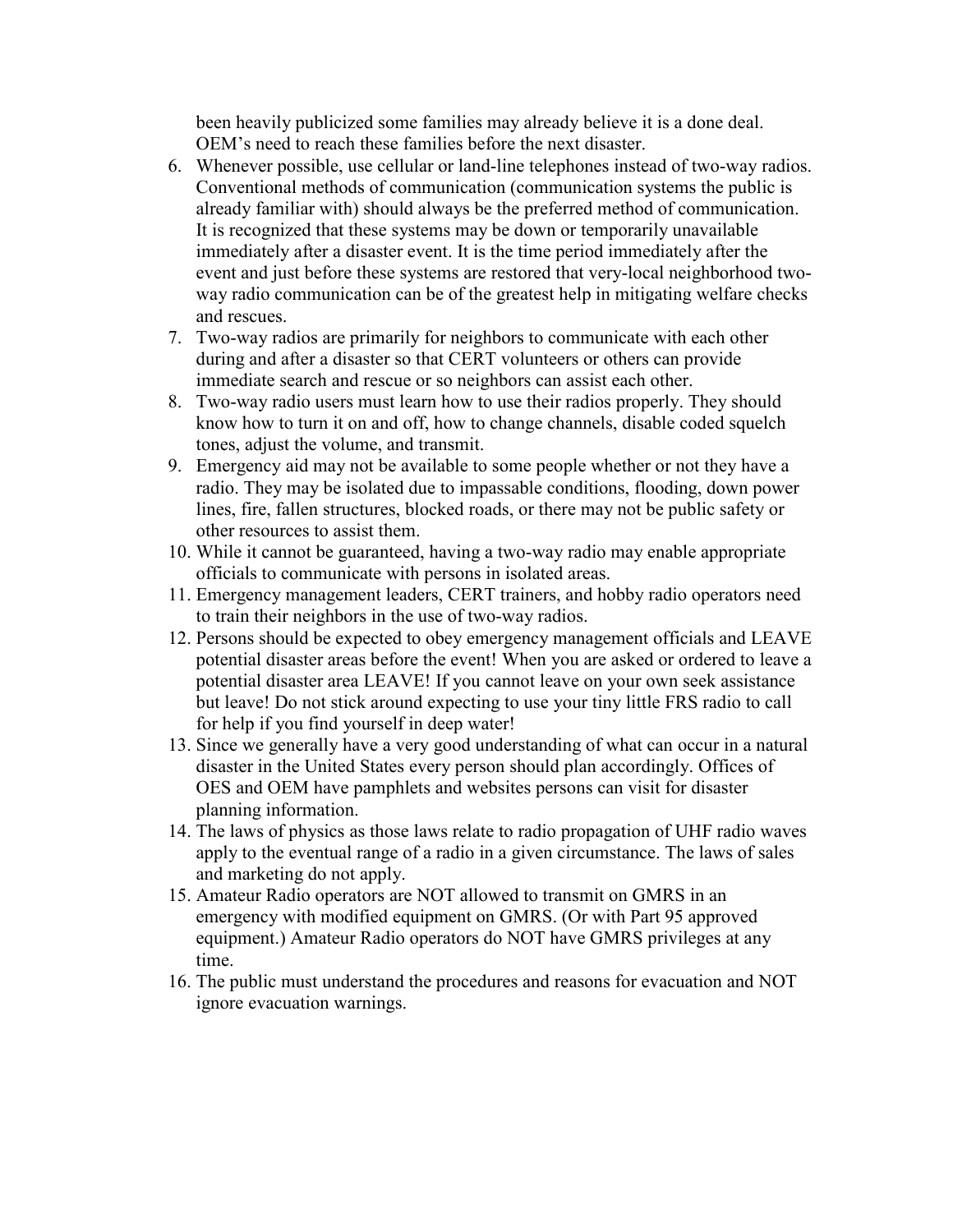## As you Begin Planning Ask these Questions

- 1. Who needs to talk to whom and when and for how long does that does that communication need to take place? This is going to be determined by how you deploy personnel. It may often NOT be necessary for personnel to carry radios of any kind.
	- a. Field disaster worker to EOC
	- b. Field disaster worker to disaster worker?
	- c. Field disaster worker to on-scene public safety personnel.
- 2. How far will you need to communicate?
- 3. Do you need a relay by radio or telephone?
- 4. Who, what, where are your relay resources?
- 5. Is it necessary to deploy citizen volunteers with communications equipment they use or is it sufficient to relay information through on-scene public safety personnel? How many people and which people will have radios? (Not every person in a large apartment building needs a radio.)
- 6. Do you have alternates for your Block Captains? (Or whatever you call your verylocal neighborhood emergency coordinators.)
- 7. What kind of interference may already exist on FRS and GMRS in my area?
- 8. Can the interference be mitigated?
- 9. What is the likelihood of intentional interference and how will interference be dealt with it if it happens?
- 10. Which radio channels shall we use for our neighborhood? Select based on current use. Scan the FRS and GMRS channels. Monitor activity. Choose the quietest frequencies for your area. GMRS repeater output channels may be busy with higher powered radio stations. Very-local communications should use FRS onefourteen.
- 11. Are GMRS repeaters available? Where are they? Who is already using them? Can your neighborhood benefit from using the repeaters?
- 12. Have the licensees of those GMRS repeaters, or have other GMRS licensees been asked to join the neighborhood team? Remember GMRS repeaters are private property. While most licensees will be happy to participate as part of a local communications plan they are NOT required to do so. AT this FCC database you can search for GMRS licensees in your zip code: http://wireless2.fcc.gov/UlsApp/UlsSearch/searchGmrs.jsp
- 
- 13. Does your local repeater have a tone for the neighborhood? (CTCSS/DCS)
- 14. How far away are we from the main roads?
- 15. Will our radios reach from our residences to key neighborhood access points? Have we tested our neighborhood network?
- 16. Can we communicate with other neighborhoods? Do we need to?
- 17. Is there a way to relay requests for help beyond the range of FRS? Beyond the range of GMRS?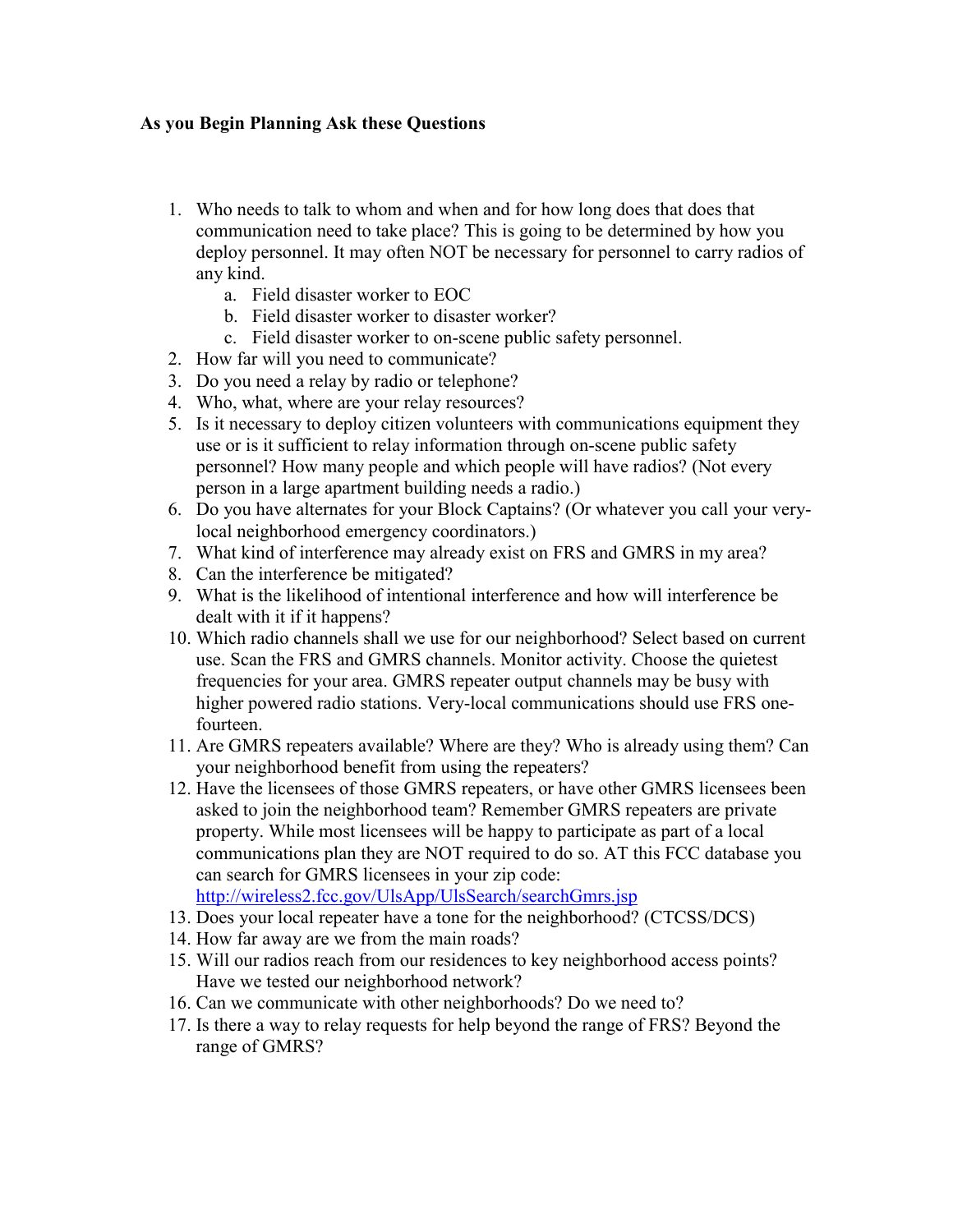- 18. Are there critical services, plants, roads, etc in the neighborhood where we should put someone with a radio? Water pumping plant, club houses, damns, beaches, guard shacks, major intersections etc.
- 19. Are we prepared to direct public safety resources to rescues and medical emergencies after a disaster? How can we use our radios to do this?
- 20. Do we have a GMRS licensee in my neighborhood? Is that licensee part of our plan?
- 21. Do we have an Amateur Radio operator in our neighborhood? Is that Ham part of our plan?
- 22. Does or OEM office know about our group?
- 23. Do our OEM and local public safety officials have a copy of our neighborhood communications plan?
- 24. Has our OEM trained us on basic emergency planning?
- 25. Do we have a neighborhood map and local telephone list? Is there an alerting calling-tree to alert neighbors to take cover?
- 26. Do we have a welfare telephone calling-tree created to check on neighbors on a priority basis! Elderly first!
- 27. Does our OEM have a CERT program? Do we have trained people in our neighborhood?
- 28. Do we have a meeting place for training? Can we arrange one?
- 29. Do we have meetings already scheduled so we can add this topic to the agenda?

#### Something to think about: The Escalation of Alternative Communication Need

Just as law enforcement must consider the escalation of force in the apprehension of potentially violent criminal suspects so to does the communications planner consider a supplemental communication resource escalation methodology for a disaster.

- 1. Whenever possible, all normal day-to-day communications systems should be used and when alternative or supplemental communications systems are in place the objective should be to return to normal systems when normal systems are restored or are adequate for the need. Normal systems are staffed by public safety, municipal, county, state or federal personnel. Assumes all landline, cellular and public safety radio systems are in place and not overwhelmed.
- 2. When agencies do require supplemental communication they should look first to their own public safety mutual aid plans. When those plans are insufficient use the trained volunteers of the Amateur Radio Service to free up critical public safety resources. Communication relay functions to and from an EOC/OES/OEC from disaster or other critical locations should be staffed by trained Amateur Radio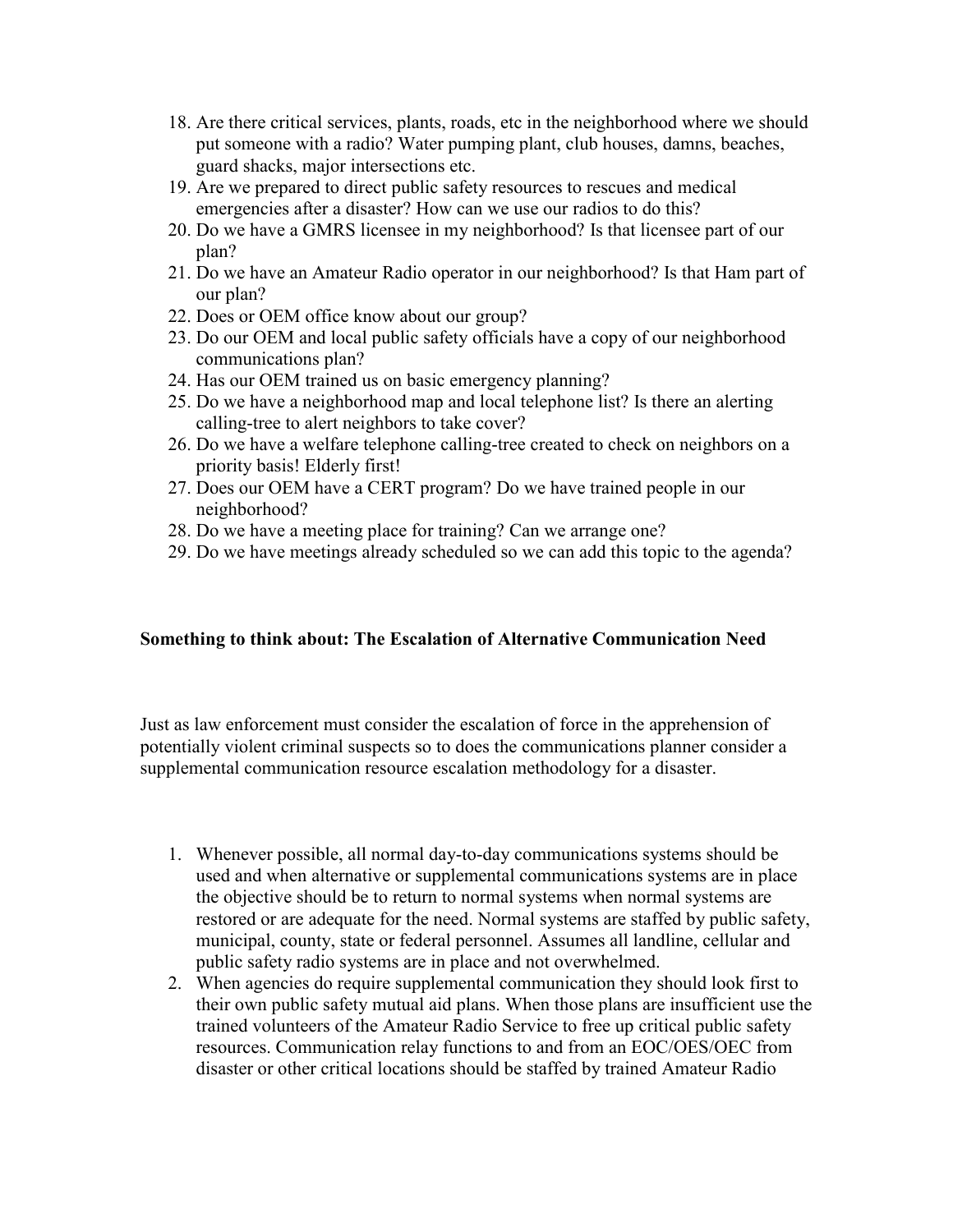Operators of the Amateur Radio Emergency Service/Radio Amateur Civil Emergency Service.

- 3. When there are insufficient Amateur Radio resources or there are isolated neighborhoods with no resident Amateur Radio operator consider licensing neighbors in the General Mobile Radio Service. GMRS licensees can use base or mobile stations up to fifty-watts of power and there is no license test just a simple on-line application. Supplemental very-local short-distance neighborhood communication in the same vicinity is available in the Family Radio Service. A GMRS licensee can report to an EOC on GMRS frequencies provided the EOC has a licensed GMRS operator.
- 4. The VHF Multi-Use Radio Service can be used for short-distance neighborhood communication and possibly for communication back to an EOC.
- 5. OEM's should not overlook companies with fleets of radios in the various business radio services. Company vehicles with radios could be positioned with CERT teams and communicate back to an EOC.

### Assumptions about the Personal Radio Services

- 1. Many persons using FRS radios will have little or no prior communication training. They will have no confidence in the method or the device. Some may even refuse to own or learn to use one.
- 2. Radios may prove completely frustrating to some people and they will give up using them and resort to calling out for help. Planners should plan around both scenarios and NOT rely solely on two-way radios.
- 3. Some area residents may have read or heard about the Family Radio Channel One disaster scheme and may actually start calling out on FRS 1 after an emergency. It is unrealistic to expect that every disaster worker can carry an FRS radio but those that can or are allowed to should. This may be helpful if FRS or GMRS is used for supplemental communication in a remote area.
- 4. Calling out for help, if within earshot of a neighbor, makes more sense than taking the time to find one's radio. Neighbors in no immediate peril will exit their homes safely and begin checking on others. CERT volunteers are trained to assist in situations where their safety is concerned. Some disaster victims in severely damaged structures will have to wait for professional rescuers whether they call for help out loud or using an FRS radio.
- 5. Some persons may have no or very limited experience with a two-way radio. Finding the push-to-talk function may be difficult for some.
- 6. Some users of FRS and GMRS radios will panic and cause unwanted interference trying to reach anyone they can hear. They may even unwittingly interfere with rescues in progress. Batteries could be exhausted within hours of the disaster. When these radios are used in a neighborhood the local trainers should explain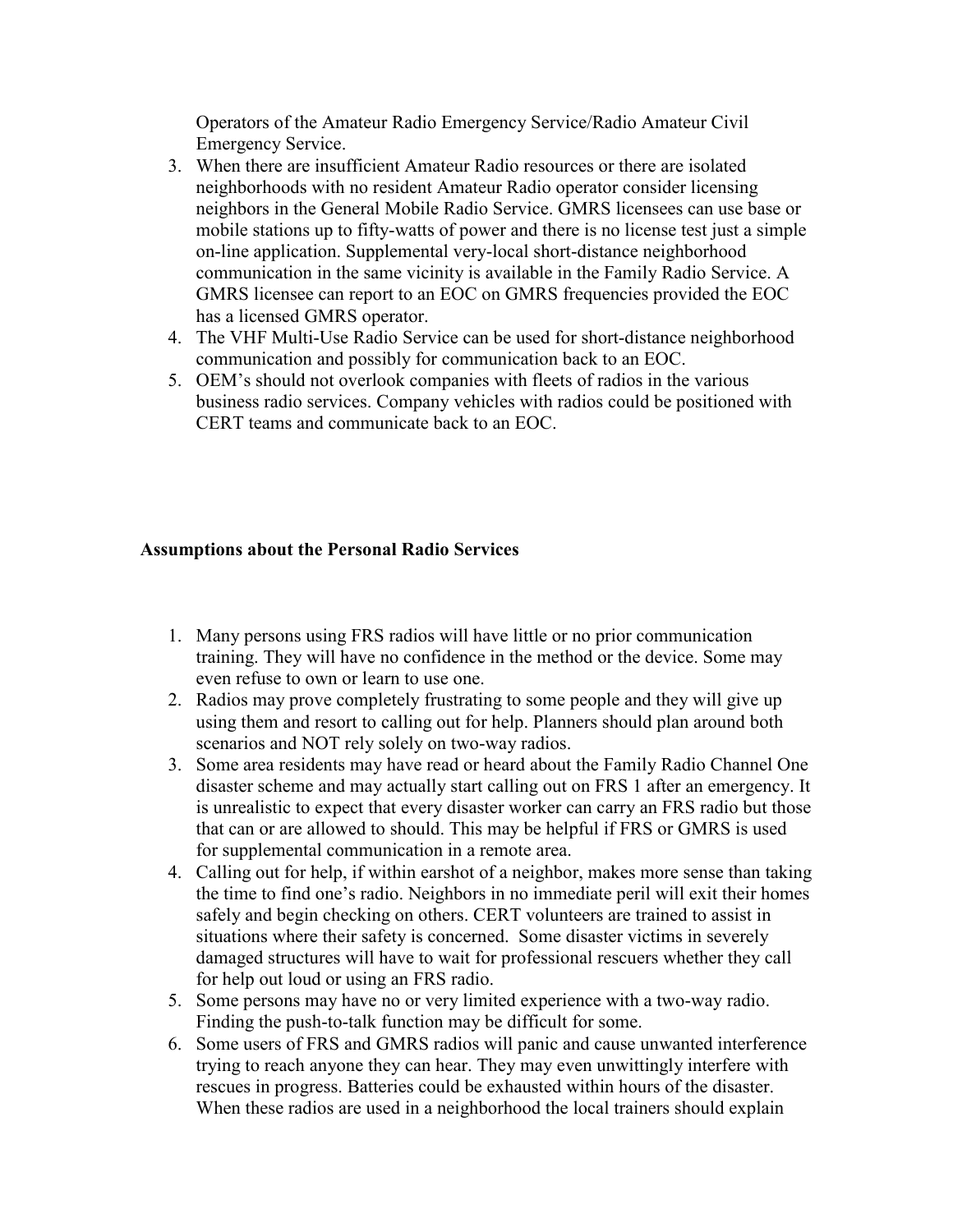wilderness protocols so that battery life is extended and the likelihood of a rescue improved as time proceeds.

- a. Wilderness protocol: (modified from an example used by the Amateur Radio Service. All stations (both fixed, portable or mobile) monitor Personal Radio Service frequencies every three hours. Monitoring locations that have sufficient power resources monitor for five minutes starting at the top of every hour, or continuously.
- b. Scan all frequencies. This increases the possibility that trapped persons who cannot properly operate a radio might be heard.
- 7. Some users of radios may be trapped in buildings or in other dangerous locations. It may be difficult to locate these people. Some very-local responders should be trained in simple radio direction finding techniques to approximate the location of trapped radio users. (Body fading.) Local Amateur Radio Service volunteers and Squadrons of the Civil Air Patrol have expertise in radio direction finding.
- 8. CTCSS and DCS settings will prevent communication and cause severe confusion. The public should be taught to use radios with these squelch codes disabled.
- 9. Individuals with criminal intent may attempt to take advantage of persons in distress, or fake distress calls in order to identify the location of law enforcement or search and rescue resources or unprotected properties to coordinate looting.
- 10. The lack of training and sophistication of users requires extraordinary personal communication and negotiation abilities of persons carrying radios and responding to victims. Some pre-disaster communications training is required.
- 11. CB may be useless or of very limited range. Most CB's will be in cars. There will be a few base stations. Communication during periods of active shortwave skip may be limited depending on local terrain.
- 12. MURS users will be scarce.
- 13. Many families will already own an FRS or a GMRS bubble-pack radio. Not everyone in the family will know how to use them. In most cases batteries will be dead or will soon be dead since most radios cannot be recharged in a vehicle.
- 14. Some two-way radio users will not cooperate with neighborhood groups and will do as they please. Some may even cause deliberate interference.
- 15. Some smaller groups will organize and use FRS and GMRS radios without being part of a larger plan. OEM officials will eventually learn about these groups and have difficulty verifying their authenticity. Some may lay claim to specific radio frequencies as their own. (Licensing encourages people to follow rules that prevent mutual interference.)
- 16. Local business radio users are going to be using their own business radio channels. OES OEM should coordinate with companies that have large fleets to take advantage of business repeaters and high powered simplex radios.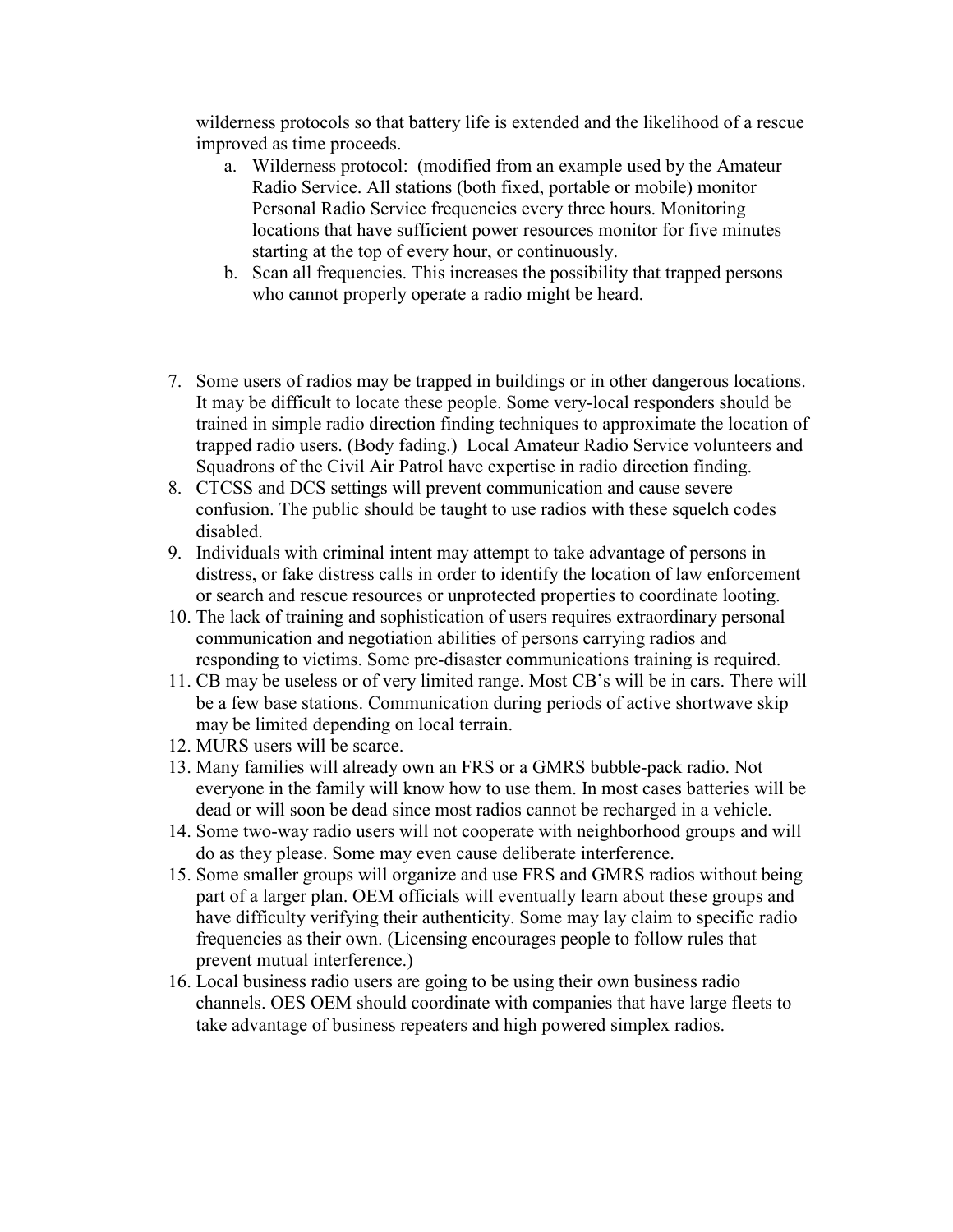## Planning

- Participants using GMRS should license in GMRS. Planning should include local GMRS licensees. There should be an effort to license families in GMRS in America's neighborhoods that want to help each other during or immediately after an emergency using two-way radios.
- Encourage local jurisdictions to have an FRS GMRS communications plan within the existing FCC Rules governing both services. These jurisdictions should locate and negotiate with all GMRS resources.
- GMRS based organizations can create a committee to explore the appropriate use of the FRS in an emergency for their area and make recommendations to OES/OEMs. GMRS groups should support community based disaster communication plans and work within those plans to provide public emergency communications.
- GMRS repeater owners should invite new families onto their systems so families get used to operating GMRS radio systems.
- The public needs informative packets, and training information. No disaster program will work without training. This includes extremely basic radio operation instructions, storage of spare batteries, and disaster related supplies. Such training should be provided through local offices of emergency management or groups with CERT affiliations, Neighborhood Watch, community associations etc.
- Set the public expectation of FRS channel one as an emergency radio frequency to summon assistance on demand. Remember, OEM's warn persons in areas anticipating weather related emergencies that public safety cannot respond to telephone calls immediately after a disaster. Calling for help or rescue on a Family Radio Service portable radio does not increase your chances of emergency assistance.
- In a local plan make use of radio frequencies after surveying your areas normal activity. Create a primary and backup channel. Do not put simplex radio traffic on a local repeater output.
- Know your neighbors ahead of time. Get to know folks on a first and last name basis before the disaster strikes.
- Have designated alternates for important tasks.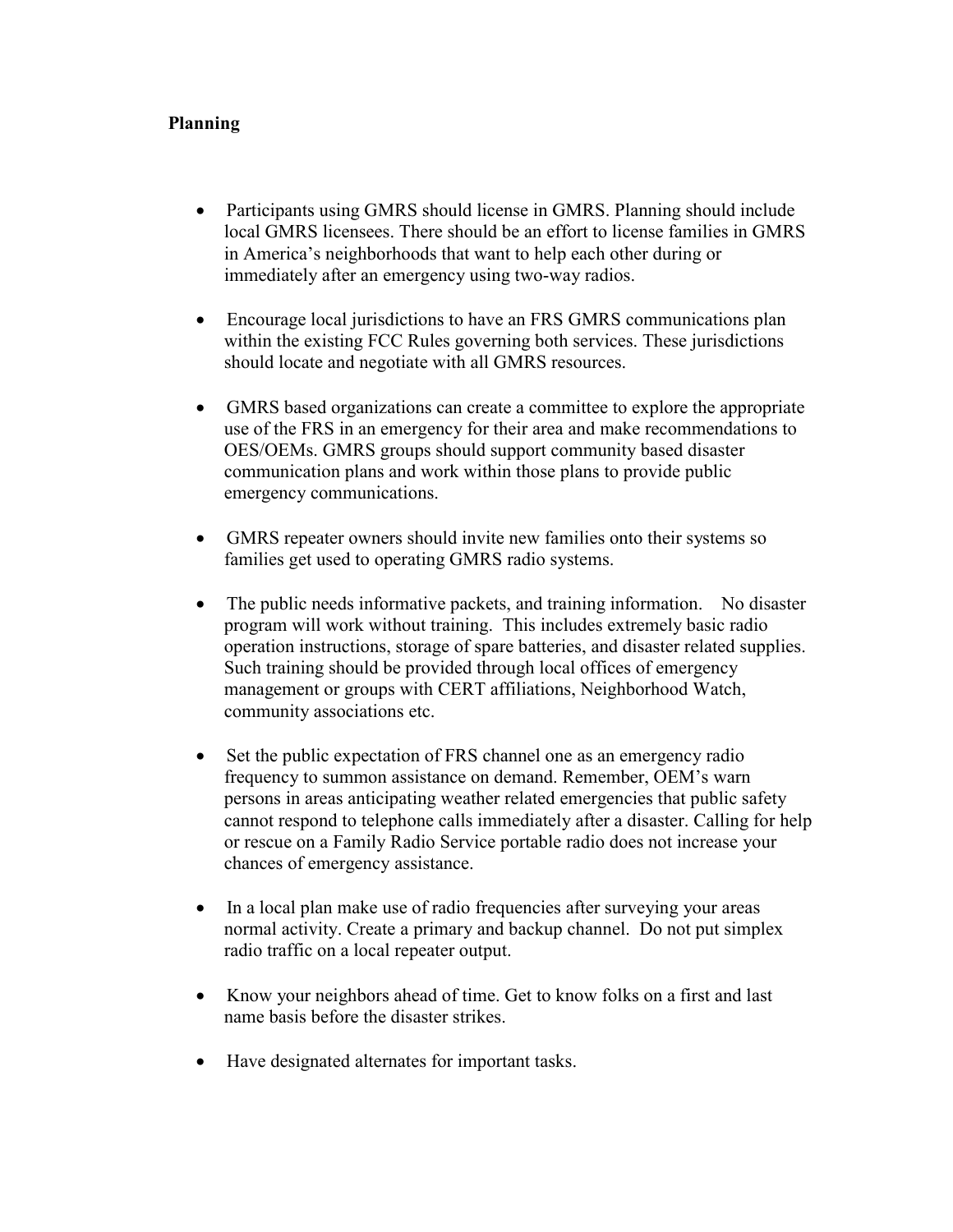- Every family should have a communications plan for a disaster. This includes a telephone contact plan, family-expectation setting regarding future welfare related telephone calls. Every family should have one designated contact person far from the emergency (another city or state) that can be a single point of contact for all family members.
- Disaster communications planners, while taking into consideration the limitations of GMRS and FRS should:
	- a. Share with neighborhoods the benefits of communicating after an emergency to assess the welfare of persons by radio in a very local way.
	- b. The need for a neighbor or neighbors to learn how to effectively use a two-way radio during and immediately after a disaster.
	- c. Encourage neighbors to use radios with coded-squelch disabled.
	- d. Develop local ways for neighborhoods to communicate with OES/OEM officials.

## **Suggestions**

- 1. A neighborhood should standardize on a particular make and model of FRS radio (if possible) for those people that have no prior experience using radios and that might be likely to have problems using their radios.
- 2. Pick a radio that uses regular alkaline batteries you can replace. When electricity is out you may not be able to recharge your rechargeable batteries.
- 3. Some simple method of wearing the radio on the belt, around the neck, or clipped to clothing should be devised so it is not lost. (Especially for the elderly and the sick.)
- 4. Use of call tones should be discouraged. These tones serve no useful purpose. They make the radio an obnoxious toy.
- 5. A neighborhood communications volunteer should set up FRS radios for those that cannot do it properly themselves.
- 6. Neighborhoods should have Block Captains. Block Captains have the responsibility to call everyone on the radio during and after a disaster to verify the welfare of people in the homes and buildings around them.
- 7. Large buildings should have designated Floor Captains and alternates that carry radios. Every building should have a communications plan in place with their evacuation plan. It is not realistic that every employee should carry an FRS radio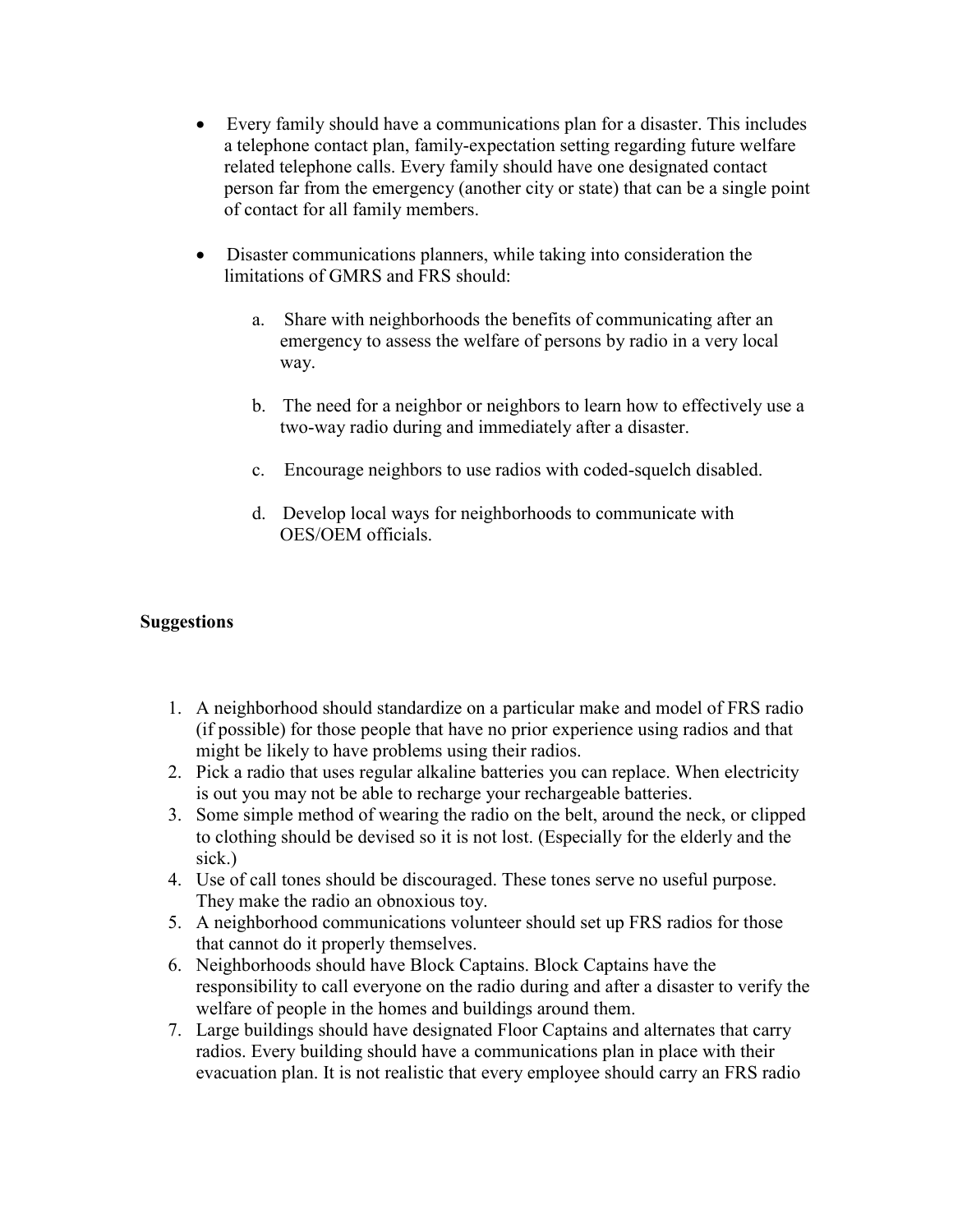in a business structure but key employees that are part of the neighborhood disaster plan should do so.

- 8. A neighborhood's radio system should be tested at least four times a year. A good time may be just prior to a Neighborhood Watch meeting or local disaster preparedness meeting. Neighbors should use their radios informally all year so they become familiar with the radio.
- 9. As many volunteers as can be found should take CERT training so everyone responding to calls from help can so do with some confidence and without injury.
- 10. CERT teams should not have to design or re-design communications systems or methods already included in their local disaster plans. CERT emphasis is on rescue and public welfare. Disaster planners should do this work for CERT volunteers.
- 11. Neighbors who want to license in the GMRS should pay the license fee, and buy a base station and mobile radio capable of attaching to an external antenna. These neighbors can be a link to a designated resource up the communications chain.
- 12. Amateur Radio operators in the neighborhood should be identified and included in neighborhood communications planning. Amateurs can serve as a neighborhood's link back to the designated public safety agency. Areas with great distances between neighborhoods can benefit from such a scheme.
- 13. A neighborhood should be included in a multi-hazard functional plan for the jurisdiction in which it is located. Contact persons, and their addresses and phone numbers should be kept up to date for every local neighborhood. This is easier to do through Neighborhood Watch or Neighborhood Association meetings since these are regularly conducted by local police jurisdictions.
- 14. When using a radio to talk to a neighbor use plain language. Do not use ten codes.
- 15. Use radio codes instead of plain language only if you can guarantee there will be no misunderstandings.
- 16. Maritime communities should think about communicating with each other on GMRS and FRS. VHF maritime channels cannot be legally used on land. The maritime channels may be busy with maritime distress activities.
- 17. Teach everyone who owns a radio how to use the radio with specific emphasis on:
	- a. Listening before transmitting
		- b. Disabling CTCSS and DCS
		- c. Disabling scrambling
		- d. Speaking in plain language.
		- e. Directing all communications to a specific person or unit.
		- f. Responding only to known persons.
		- g. How to make a general call to anyone that can hear you only when you cannot reach designated persons.
		- h. Having enough batteries on hand to use your radio continuously for at least seventy-two hours.
	- i. Keeping your radio and batteries within easy to reach, away from areas that might be damaged during earthquakes or storms.
	- j. In advance warning of an emergency putting your radio on your belt or clipping it to your clothing.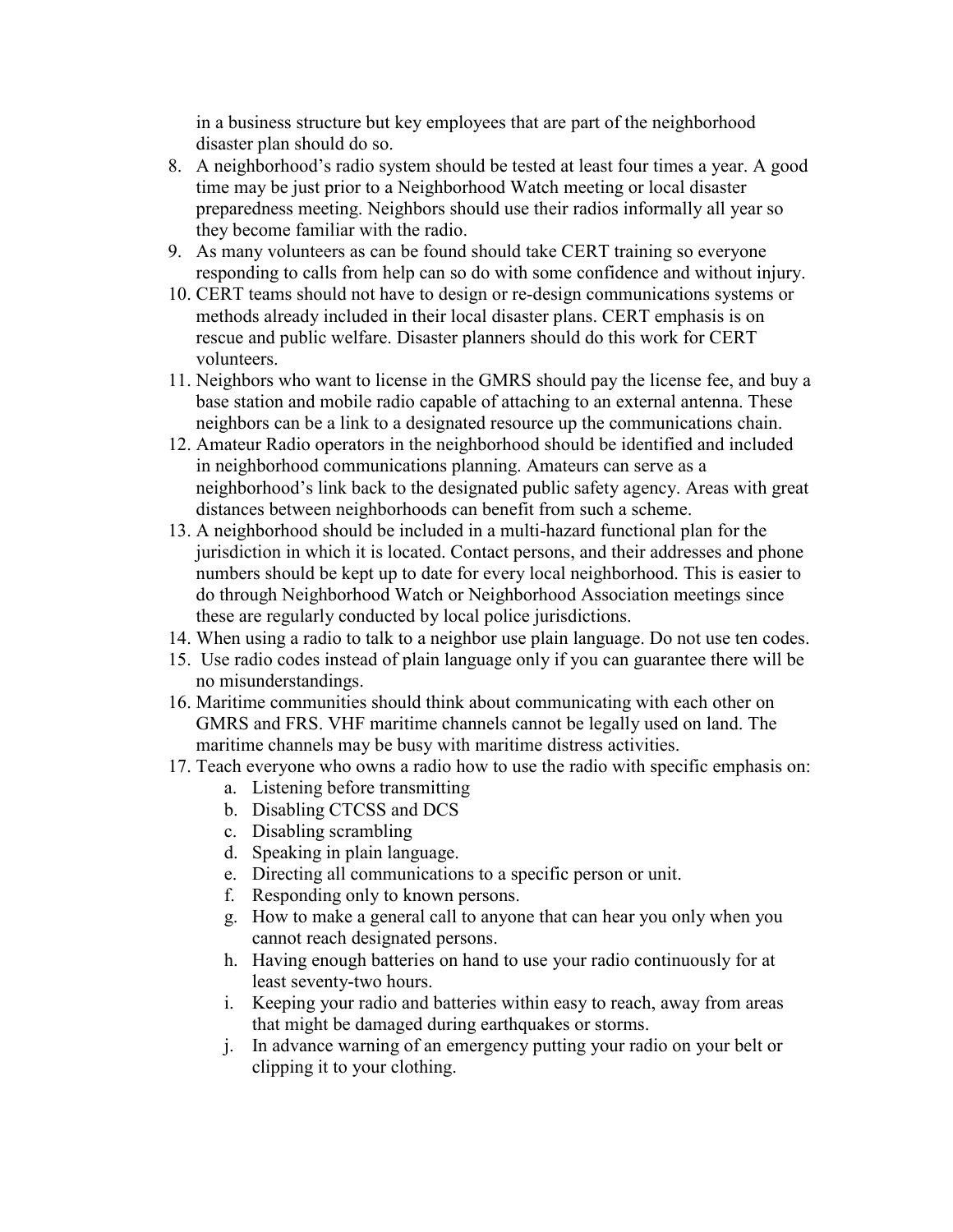- k. Putting packs of extra batteries in your pocket in case you are not able to get back to your supply in the event of a building collapse.
- l. In advance of a disaster warning, attempt to contact other members of your neighborhood group and check in with Block Captains. Block Captains should have paper and pencil to record names and addresses of check-ins. It is also good to know who has already evacuated.
- m. Have a current neighborhood map with address numbers, telephone numbers, and names of families recorded on the map.
- n. After a disaster Block Captains should contact every person that checked in and attempt to contact those that did not.
- o. Block Captains should allow persons in actual distress to check in before those that are not. Everyone needs to know they are helped by neighborhood resources on a priority basis!
- p. Persons in distress should begin transmitting the moment they determine their vocal cries for help are not being heard. Transmit and listen, transmit and listen. "This is Bill on Main St. Please help me." Stop transmitting when you are called or are asked to do so. Indicate you are injured when you are called. State your name, last known location (where you should be), and the nature of your emergency. (follow a suggested wilderness protocol like that mentioned in this document)
- q. Signaling in the event you cannot speak. Radios require speech, but you can create a method of signaling, or responding to yes and no questions if you can tap or rub the radio against a solid object while transmitting. Whatever system you develop should be widely understood among the neighbors and only used as a last resort. Be prepared to answer once for yes two for no.
- r. Preventing an open-microphone condition and what to do if one happens e.g. switching to an alternate channel.

#### OES/OEM's, Public Safety - Make a Commitment Now

There are some considerations in this list that are frankly, a little outside the scope of FRS and GMRS but these should be considered so that FRS and GMRS use can be considered in context by disaster planners.

• OES/OEM's that plan for supplemental communication functions need to encourage and train volunteers through drills and organized training. Volunteers need encouragement, recognition, drills, training etc.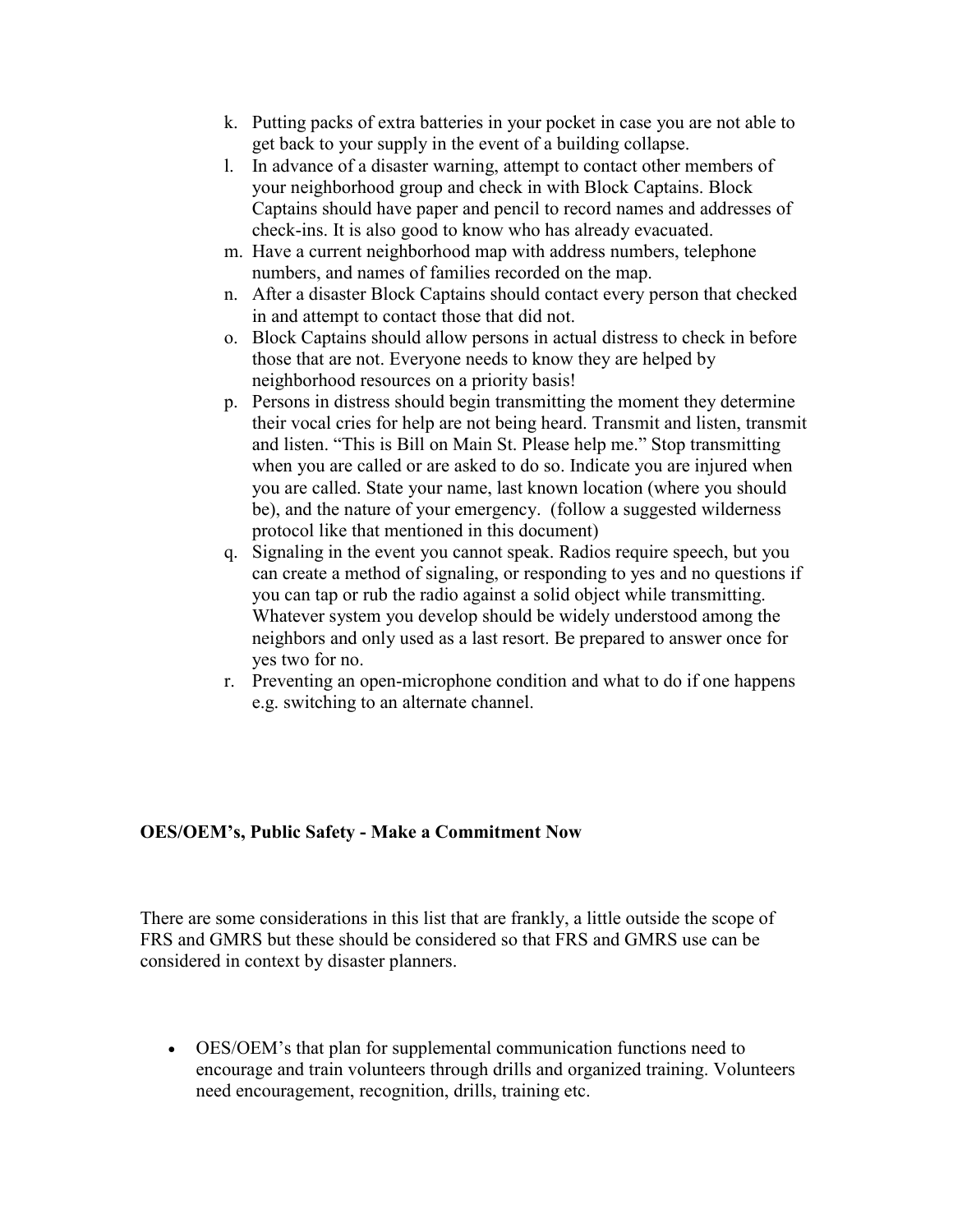- Determine the supplemental communications needs of every neighborhood, public safety agency, major utility etc and work your volunteers into those places. Amateur Radio RACES and ARES should be your primary supplemental civilian communications resource.
- In the case of Amateur Radio volunteers, Public Safety agencies, particularly police, have an obligation to use Amateurs as RACES volunteers and not ARES volunteers. This does not mean the local Ham population has to be Balkanized! This just means that Hams assigned to work a specific agency are volunteers at that agency as well as members of the local ARES. They wear two hats. Public Safety agencies often fingerprint RACES volunteers. This allows agencies to assert some control over the quality and integrity of volunteers that serve. In most cases it also qualifies volunteers to receive workman's compensation insurance benefits if injured in the line of duty.
- Actively train and provide drills for volunteers.
- Avoid using your communications volunteers in other roles. It makes sense to train communications volunteers so that they understand the concepts behind the disaster mitigation effort. Their expertise is however communications. After a disaster, that expertise is valuable and in some cases they may prove more valuable as a communicator than as neighborhood search and rescue volunteer.
- Encourage firefighters, Dispatch, OES/OEM, medical personnel, and police officers to become Amateur Radio operators. These folks are often highly motivated leaders of volunteers. They understand how to get things done in government and planners tend to take them seriously. Volunteers feel honored to serve alongside their very qualified partners. It can truly make a difference in training, and effectiveness to have 911 staff, police staff, and even firefighters become Amateur radio operators.
- By making a commitment you are more likely to identify those volunteers that should not be part of a program before an emergency occurs. You can also work with local volunteer groups to create other useful jobs for volunteers. When you set standards and set expectations for volunteers you will have a better program.
- Setting up a grass-roots neighborhood supplemental communications plan is difficult. The reason is that the people doing the communicating are not necessarily radio or communications enthusiasts. Their primary interest is the safety of family and neighbors. (CERT) Whatever you decide to set up should not diminish the primary role of the CERT volunteer.
- An OES/OEM may not have the resources to train communicators but your local Amateur/GMRS population does! It is what they already do. They can serve you well in this function. Trainers that are currently or former public safety employees make excellent trainers. Work hard to develop a trainer's skills and help them write a training program with which your agency is comfortable.
- Avoid competing communications volunteer programs. Political jurisdictions should make this a requirement for OES/OEM's and all volunteer groups. There is no room for griping, finger pointing, politics, or empire building in communications disaster planning. That message must be conveyed to volunteers. Plans should not be Balkanized among or across clubs or special interest groups.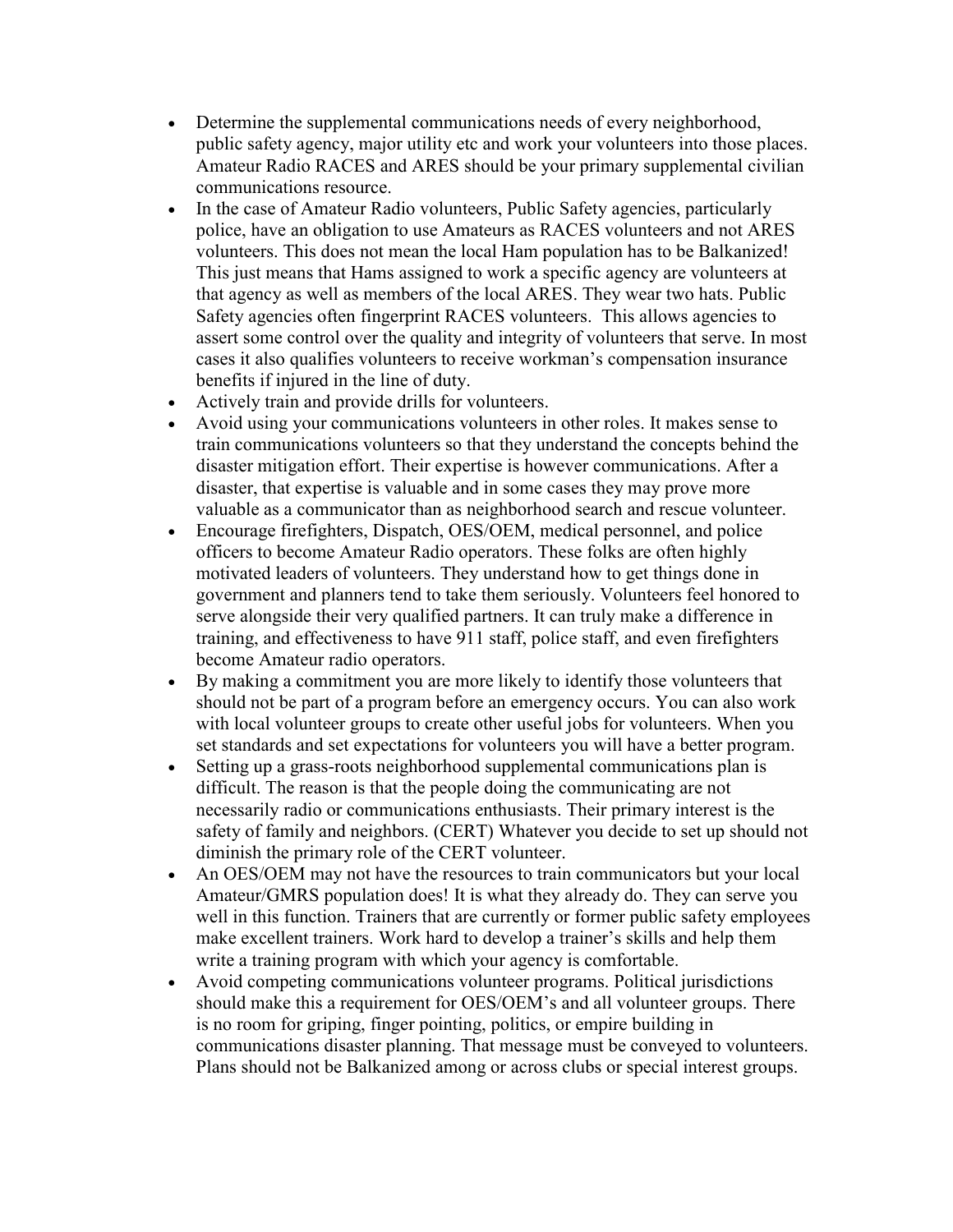- CERT volunteers needing communications should not be in the position of having to set up their own communications methodologies without appropriate leadership. You do not want these groups re-inventing the wheel. Involve RACES volunteers and GMRS licensees as communicators for CERT teams.
- When you find it difficult to recruit communications volunteers work harder at it. Ask people why they no longer bother to volunteer and you may be surprised. It is not necessarily their age or lack of interest. On the contrary, it is often that when volunteers do express an interest in serving the various jurisdictions do not take the volunteers seriously. Amateur Radio Operators have often been in the position, despite an incredible record of service, of having to sell their capabilities and themselves to political jurisdictions over and over again because the jurisdictions do not take the Amateurs seriously. The same goes for GMRS groups. Do not wait for them to come to you, go to them. Over and over again Amateurs have proven their value perhaps just not you – not yet anyway.
- Make sure your OES/OEM leaders are the right people. It is not a desk job. It's a people job, an organizers job, a political job, a leadership job, and a tough job. The skills required are supervisory, managerial, organizational, and political. There is a strong emphasis on the ability to manage resources and supervise various types and levels of volunteer resources.
- The diversity of America's neighborhoods makes an approach to a supplemental communications or CERT program different on many levels. How you make it work and what you do with it is going to depend on very-local circumstances. A CERT approach in a farming community is going to necessarily be different than a CERT approach in an inner city apartment building.
- When you create very-local communications plans decide first what it is you want these communicators to do. Is communicating their job or is communication necessary to get their real job done? These are two very different things. An Amateur Radio operator trains to provide supplemental communications and it is his or her job. A CERT neighbor trains to rescue an elderly neighbor from the debris of a collapsed building and he/she needs to communicate status and requests for additional resources while getting their real work done. This is also one major reason why you do not want a CERT leader to have to reinvent communications plans! Assign a communicator to find and train your CERT in the appropriate radio service that can provide tactical communication after an emergency. The communicator then trains the trainers who train the neighbors.
- Training is easier than you think. Start train-the-trainer programs for neighborhood volunteers.
- Standardize training. Use handouts, Power Point, lectures, and demonstrations.
- Train people not only how to do something but also discuss why it is so important. Discuss the potential consequences for plan failures due to modified personal interpretations and implementations.
- OEM's and communications trainers should identify loose canons people with scary security guard mentalities, or personality problems that can make them a liability and not an asset. Neighborhoods can find something for these folks to do but they should not be responsible for the success of a program if they are not likely to follow rules, guidelines, laws, or policies. It is OK to set standards and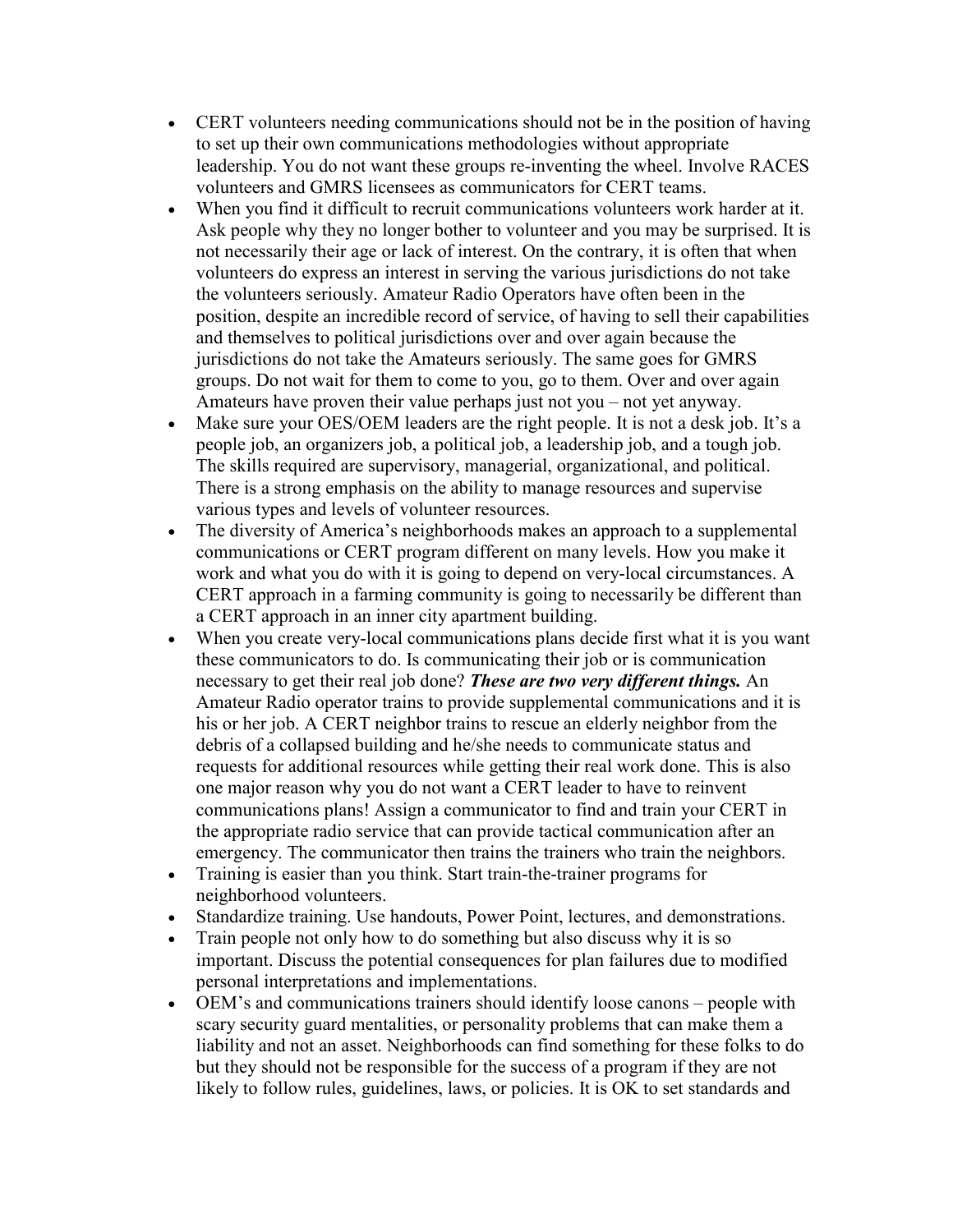ask neighborhood volunteers to accept those standards. Develop volunteer agreements that contain a span of control, and a scope of work and a defined chain of command within your Incident Command System. Standards of behavior and the organization of the volunteer service need to be clearly understood. Volunteers must be required to sign a document indicating their understanding of policies and procedures.

• It is highly recommended that any disaster communications volunteer having official access to restricted areas be trained as CERT volunteers are in the local Incident Command System and that they be fingerprinted and at a minimum those fingerprints are checked through your state's Department of Justice (CORI) or equivalent using procedures in place for public safety applicants. Volunteers with criminal records should be excused from service.

## A Quick Look at the Personal Radio Services

## Citizens Radio Service

- The service was originally created to provide the public with a simple, low-cost radio service on which to conduct personal business or commerce.
- CB was created in the high-end of the short-wave radio spectrum. It is the old Amateur Radio Services eleven meter band.
- Short-wave radio signals propagate over great distances. Low power CB radio can be heard around the world. Every eleven years the sunspot cycle causes reliable world-wide propagation.
- The first CB rules and those of today forbid operators from talking to others that are over one-hundred fifty miles away.
- When average citizens discovered they could talk great distances like Amateur Radio operators they began using CB illegally to "shoot skip." CB was rendered a useless wasteland by these outlaw hobbyists.
- The problem of illegal CB use became so great that the FCC abandoned licensing of CB stations. The FCC even abandoned enforcement to a great extent by asking Congress to allow local jurisdictions to investigate complaints of illegal power amplifiers. The FCC does still occasionally locate and fine illegal operators but their emphasis has now been placed on enforcement activities directed at retailers of illegal CB radio equipment.
- There is now complete anarchy on CB. Illegal hobbyists have had control of the band for decades.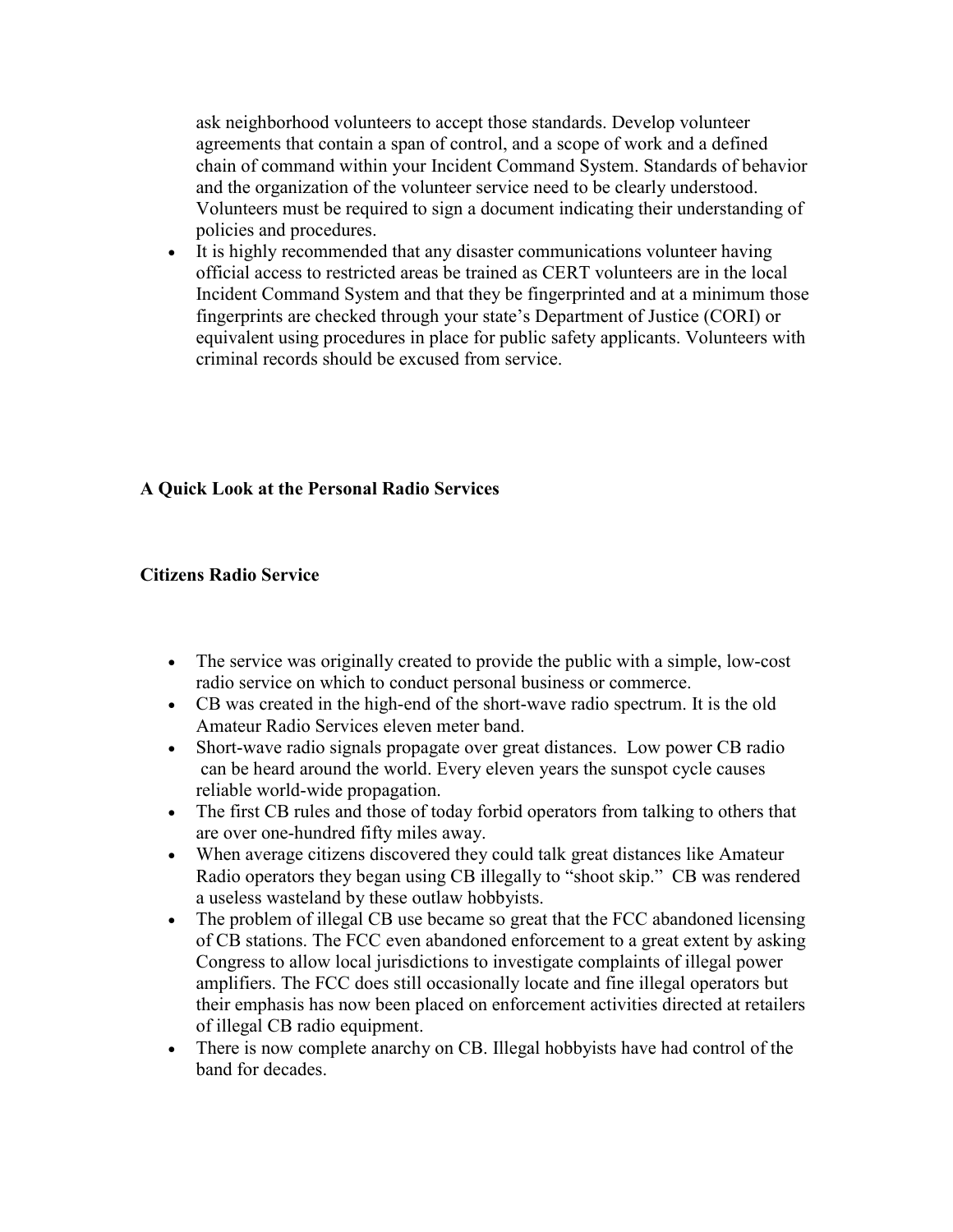- Illegal CB operations were the impetuous behind extraordinarily restrictive covenants, codes, and restrictions against radio operation in homes and neighborhoods. In some areas of the country housing discrimination is reportedly being practiced against licensed radio hobbyists – including Amateur Radio Operators.
- The use of illegal CB power amplifiers is still a problem throughout the United States.
- There are very few home CB base stations now.
- CB is widely used by the trucking industry so drivers can communicate with each other on the highways and in some cases their delivery depots.
- CB hobby communication is frequently profane, off-color, and juvenile. Most would say it is not a radio service they would want their children to listen to.
- CB is still used by some Americans in cars, by four-wheel-drive enthusiasts, in boats, and RV's.
- The useful distance of a CB radio is greatly reduced during periods of short-wave band openings due to illegal hobby operations.
- Very-local distance expectations between mobile units can be from less than one mile to tens of miles.
- The CB clubs of the past died out with the popularity of CB.
- Four-wheel drive clubs often have CB radios in all member vehicles. These clubs could be an excellent communications and transportation resource. They have their own communication and provide vehicles that can go where many cannot.
- CB walkie-talkie's have very limited range because of low-profile and very inefficient antennas.
- CB might be a useful way for neighbors in rural areas to talk to each other if they live within a few miles.
- Local CB communication may be better at night when, in most cases, hobby operations cease as signal propagation decreases.
- CB should not be considered a highly reliable communications resource. Wherever you plan to use it, test it first. Insist that all use of radios be legal. Never allow illegal linear amplifiers to be used by volunteers. Planners should question the integrity of any volunteer breaking FCC Rules.
- There are legitimate users of CB that do use their radios for family communication. The PRA believes that encouraging such use may eventually have an effect of the usefulness of the radio service.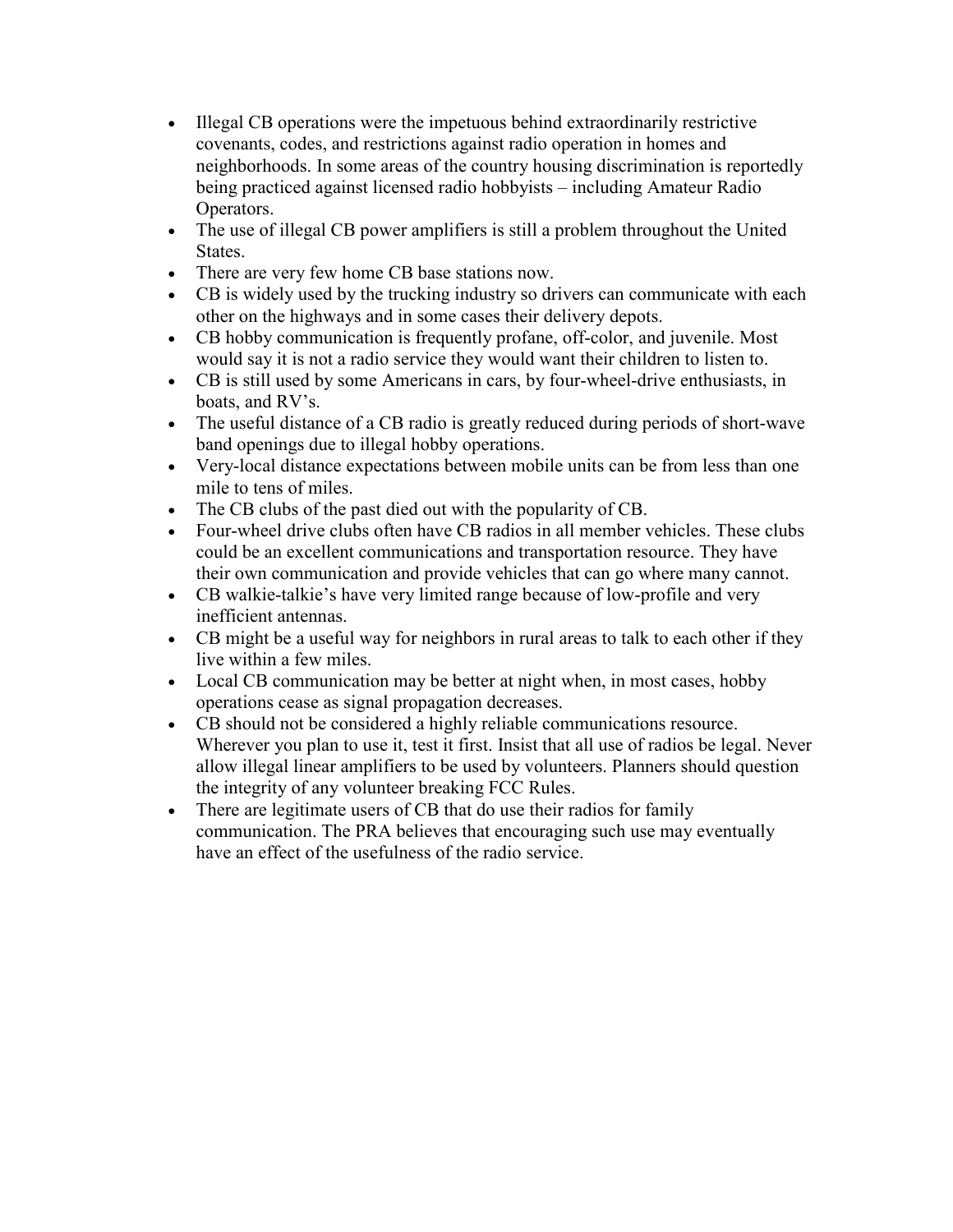## Multi-Use Radio Service

- The Multi-Use Radio Service consists of five VHF radio frequencies. Operation on these frequencies does not require an FCC license; however, unlicensed operation does require that transceivers meet very specific FCC MURS requirements.
- Transceivers that do not meet MURS requirements may not be used without an FCC license. There are still licensed businesses sharing these radio channels.
- Some major radio manufacturers were not pleased with the FCC's decision to create the MURS service and for this reason have stubbornly refused to make equipment for it. Because of this, MURS radios are not as easy to find or purchase as one might think.
- VHF radio waves propagate better through forested areas.
- Two watts on VHF may go considerably farther than two watts on UHF GMRS.
- Businesses and unscrupulous radio dealers put customers on these five frequencies and deliberately failed to license. The widespread abuse of the licensing requirement prompted the FCC to license-by-rule just as the FCC did with the CB band.
- Low-power VHF generally does not propagate like short-wave radio.
- Interference is likely to come from existing business users and unlicensed business users.
- Interference is more likely in urban areas.
- These frequencies are often used as drive-up window channels at restaurants and as portable-to-portable business radios in stores, warehouses, malls, construction sites, and as itinerant devices.
- Users of this radio service are required to share the frequencies they use.
- MURS would be an acceptable very-local communications option for a neighborhood, particular where forests and rolling hills are plentiful.

#### Family Radio Service

- The FRS is a license-free very-short-range radio service.
- FRS channels one through seven are shared with the General Mobile Radio Service.
- GMRS licensees may have small base stations up to five watts effective radiated power on FRS one through seven. This rule can make FRS in a neighborhood useful if one licensed resident can communicate well with many local hand-held FRS radios.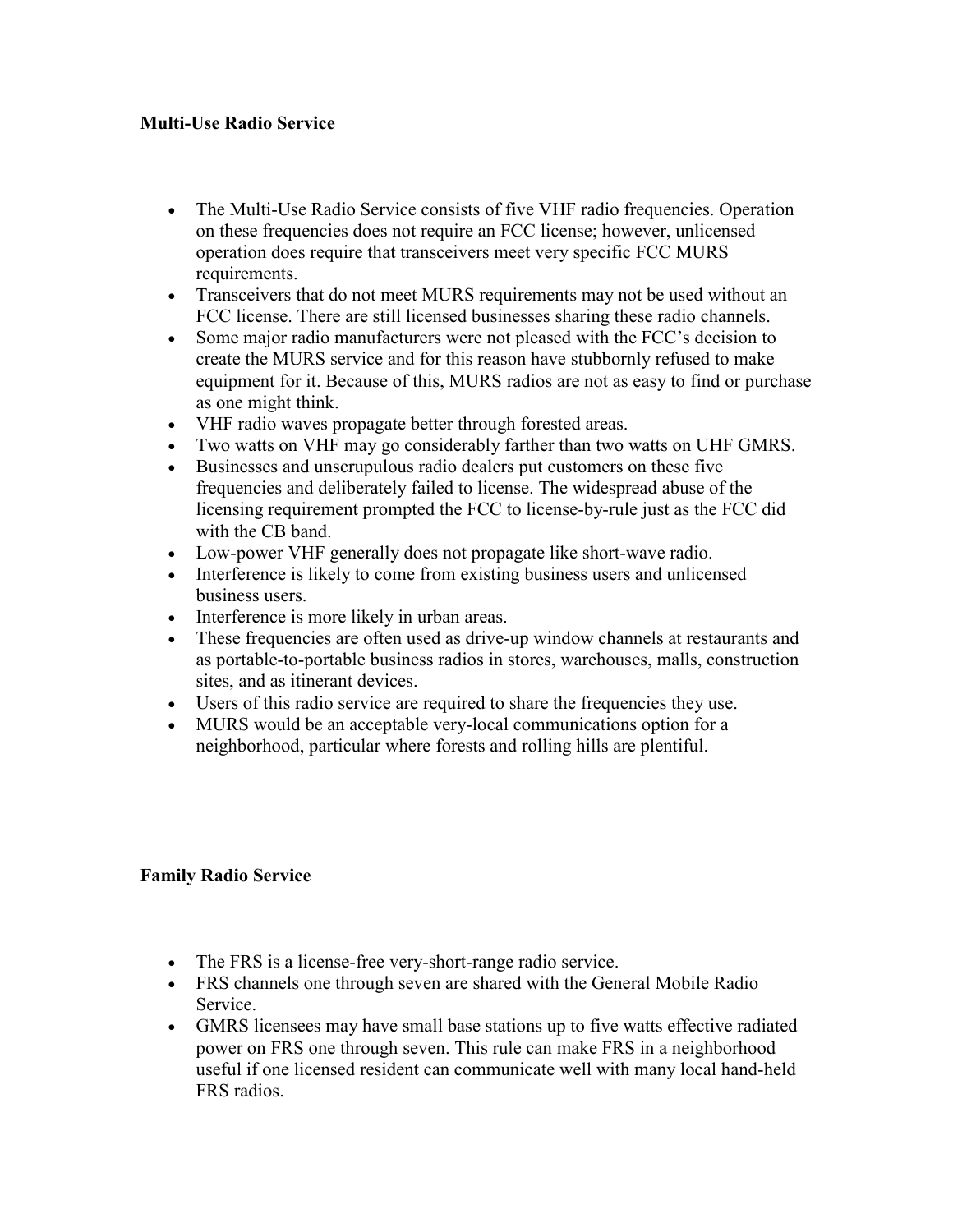- FRS channels eight through fourteen are exclusive to the FRS.
- Families and businesses are both allowed to use radios that are FCC approved for the Family Radio Service.
- Anarchy reigns on the FRS in urban areas. Interference can be severe.
- FRS radio waves travel line of sight.
- Antenna height is more important to range than is the power of the radio. Communication over tens of miles is possible from high altitudes.
- Heavily forested areas limit the range of FRS. UHF radio waves are absorbed by vegetation.
- Intentional interference on FRS is common. Call tones are typically used to interfere and annoy others.
- Very-local use of FRS around a neighborhood or a home is very effective.
- FRS radios are limited to one-half watt output.
- Only the United States and Canada share a Family Radio Service on the same frequencies. Use of FRS radios in other countries is illegal. Some persons have obtained prior permission to use FRS frequencies in other countries but this is the exception and not the rule.
- Manufacturer marketing claims of useful communication beyond several hundred feet to one half mile are greatly exaggerated and intended only to sell radios by creating unrealistic expectations in the minds of consumers.
- Children should not use FRS radios unsupervised. Parents should know who their children are talking to especially with the new Hasbro text-messaging radios.
- FRS radios are unfortunately also used by criminals.
- Use of FRS radios as children's toys should be discouraged.
- Use of FRS radios and other two-way radios by hunters to coordinate the hunting of game may be regulated in some states. In some states it is considered unsportsmanlike conduct to coordinate the hunt using two-way radios.
- FRS radios are perfect for neighbors to use to keep in touch before, during, and after disasters.
- FCC rules prohibit FRS radio connection to external antennas.
- FCC rules prohibit FRS radio connection to telephone systems.
- FCC rules prohibit FRS radio connection to store and forward repeaters.

## General Mobile Radio Service

- Use of GMRS is limited to personal licensees. Organizations, clubs, and businesses are not eligible to license in GMRS. Individuals are licensed upon application and payment of a license fee. The renewable license is good for five years.
- Personal licensees may conduct their personal business.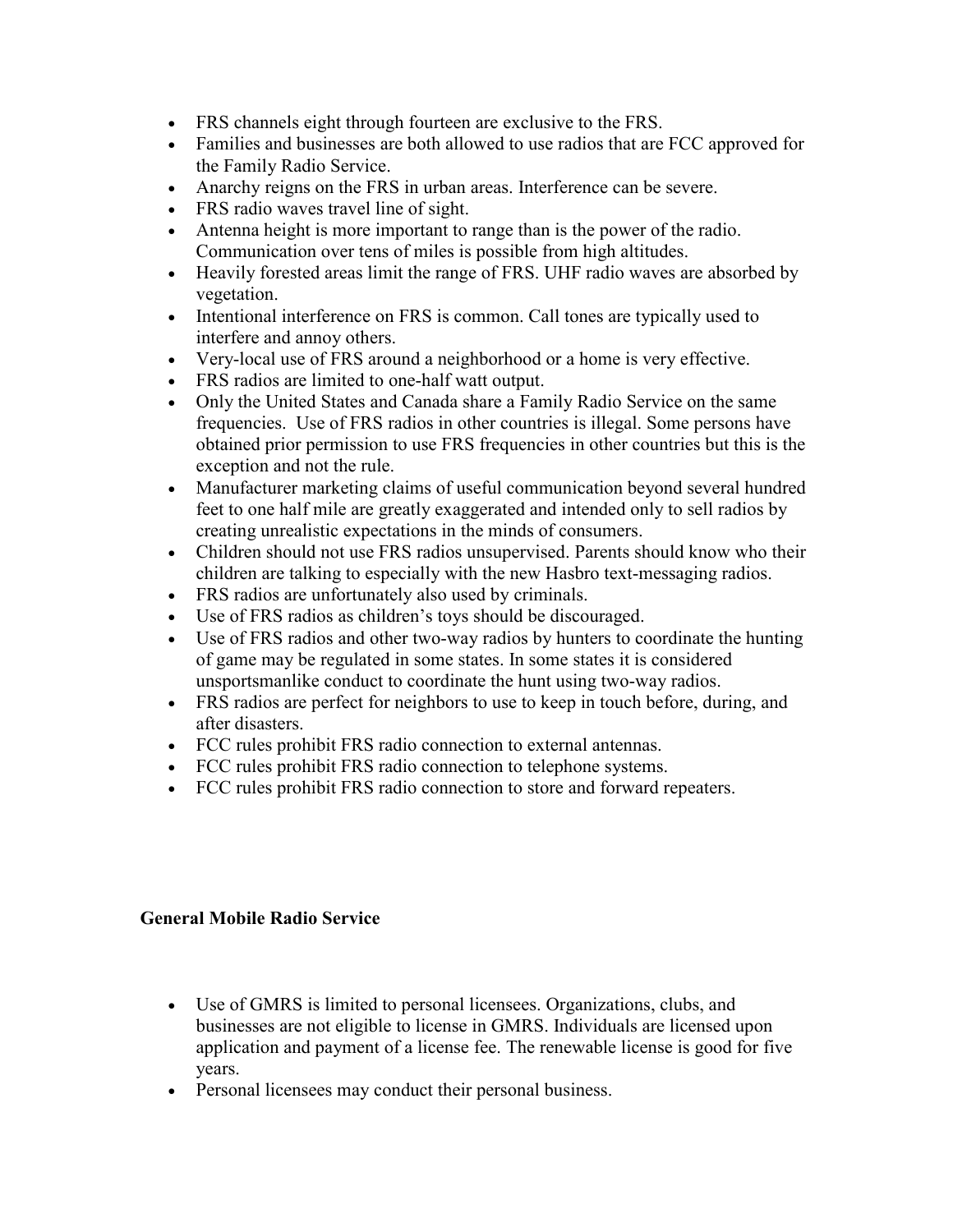- A person's GMRS license covers their immediate family members including members of the immediate family not living in the licensee's home.
- A licensee is responsible for the proper operation of all radio equipment used as part of the licensee's system.
- GMRS base stations and mobile units may use external antennas and power outputs up to fifty watts.
- GMRS licensees may use up to five watts effective radiated power on GMRS interstitial channels also known as Family Radio Service channels one through seven.
- GMRS allows the use of radio repeater stations.
- Higher power outputs of GMRS radios make communications more reliable over greater distances.
- GMRS repeaters are considered private property. Repeaters may be shared by licensees but sharing agreements must be in writing and kept with station records.

## Methods of Communication for Very-local Communication (Under development)

The following suggestions are for very-local neighborhood groups. Your implementation may vary depending upon colloquial circumstances. This is not a one-size fits all approach.

- The planner wants to choose simple-language communication methods rather than try to teach ten-codes or other similar codes used by public safety communicators. The general public speaks in words so stick with plain language call signs also called tactical identifiers.
- Minimize future confusion by encouraging neighbors to use their radios for family use and events around the neighborhood.
- Make FRS radios and perhaps even GMRS a tool of your local Neighborhood Watch.

Mistakes to Avoid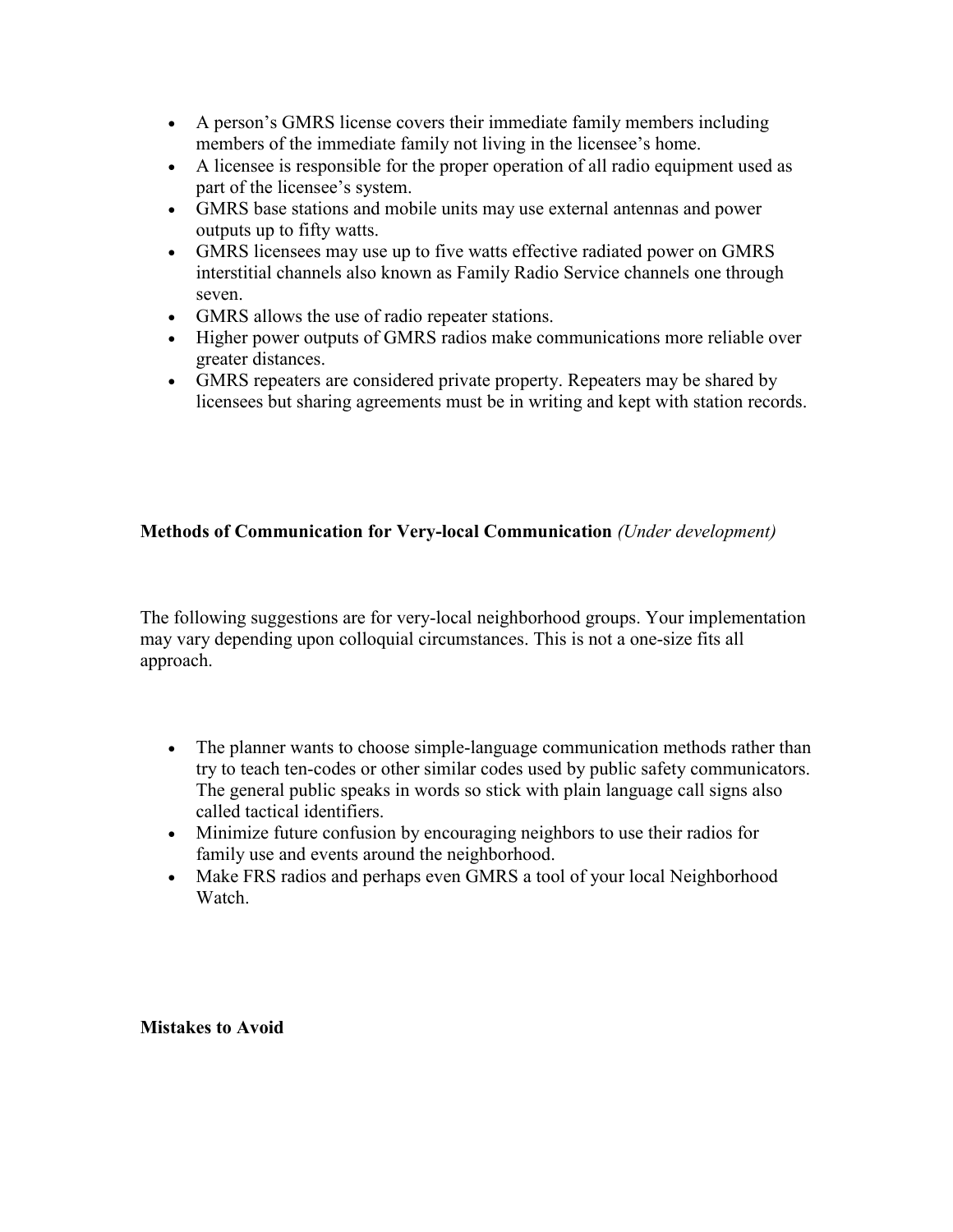- CERT organizations have no right under law to issue GMRS radios to unlicensed volunteers. There is a trend developing of jurisdictions purchasing the twenty-two channel bubble-pack GMRS radios and issuing these radios to volunteers. The uniformed believe these are FRS radios. Jurisdictions tell volunteers to use the channels that do not require a license and to avoid using the higher power GMRS channels unless told to do so. Some jurisdictions even make up their own rules to say when volunteers can use GMRS channels without license authority. This is inconsistent with the license requirements for these radios and is against FCC Rules. It is not good planning. Do not make this mistake or you will run afoul of the law. Read the GMRS Rules in FCC R&R Part 95. Observe the license requirements for radios certified as GMRS radios.
- Do not make the assumption that you have the right to do as you please with a GMRS radio because you represent a police, fire, or OEM agency. The Federal Communications Commission makes the rules and enforces the rules. You may not interpret the rules for your own benefit.
- Amateur Radio operators, public safety jurisdictions, nor OES/OEM's should assume that they have the right to use GMRS radios without a license or to issue GMRS radios to non Hams in order to outfit citizen ACS teams. (Auxiliary Communications Service teams.)
- Assume that your illegal operations on GMRS will be noticed. Do not break the law. There is an ever growing membership of the Personal Radio Association taking responsibility for monitoring GMRS nationwide. Unlicensed operation is reported to the Federal Communications Commission. You could find you or your agency having to explain to the FCC why you have ignored and operated outside of the FCC Rules.
- Do not permit Amateur Radio operators assisting as communications volunteers to use modified Amateur Radio equipment on GMRS frequencies. This is not allowed under FCC Rules. Permitting your volunteers to break the law is not the right thing to do. Local ARES/RACES leaders should certify that all Amateur Radio communications disaster service volunteers do not operate with modified equipment.
- Do not permit public safety employees to program GMRS channels in public safety radios or to use modified Amateur Radios on public safety frequencies.
- Do not assume that your organization has the right to commandeer a GMRS or FRS channel for your exclusive use.

## Opportunities for Manufacturers

Manufacturers have gone about the development and marketing of FRS radios in all the wrong ways. Development is entirely about what the marketing manager expects will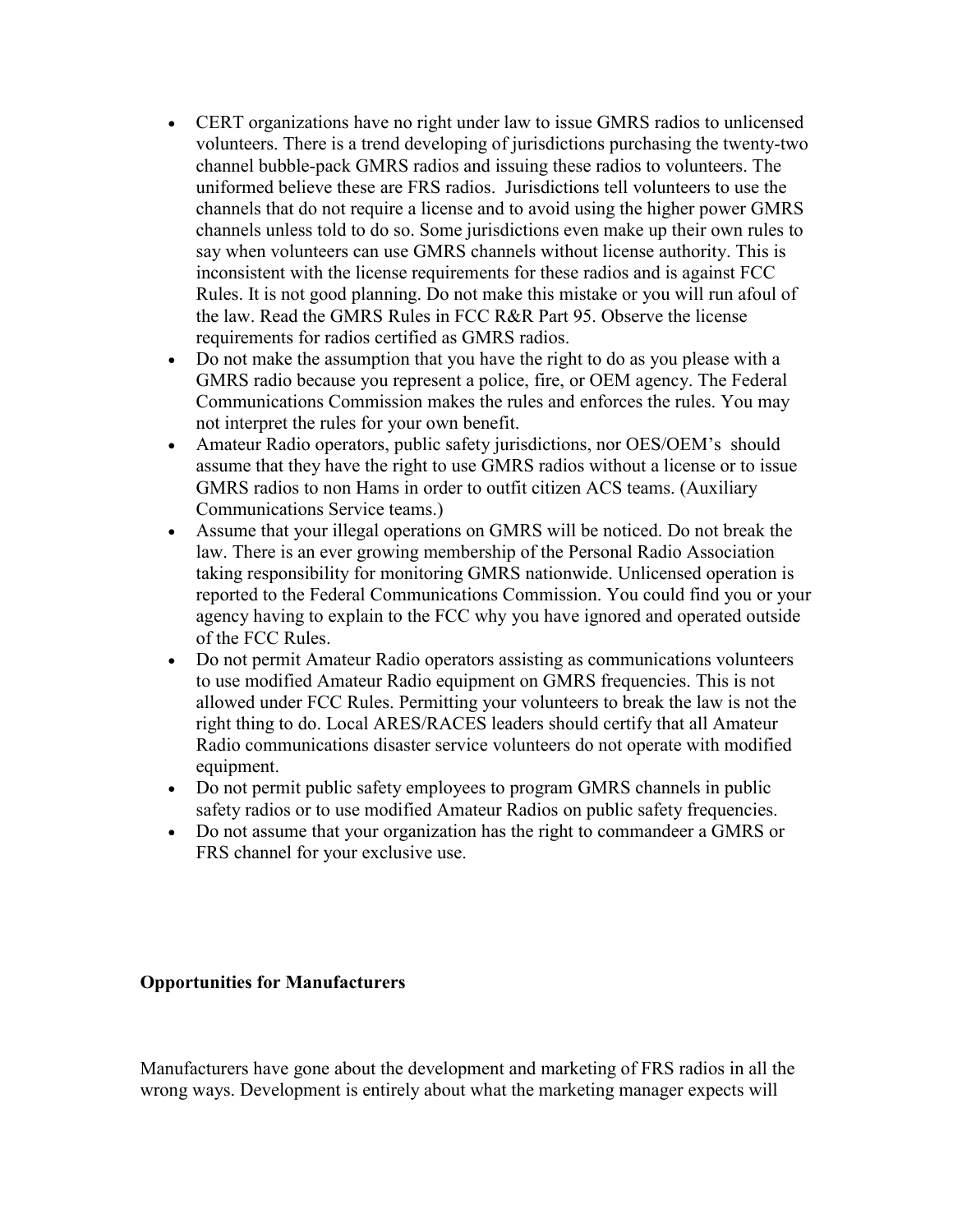tempt the average citizen to buy the product without regard to licensing. The marketers want the radios loaded with features. They insist on making bizarre claims as to the range radios will transmit effectively. It is all about what a marketing manager believes will sell the product and not at all about how useful the radio actually is. The most glaring examples are the intentional built-in complexities of these radios that should be so incredibly simple. Set-up menus and multiple controls confuse and bemuse the average citizen making the radios almost impossible to use. One excellent argument against the use of today's FRS/GMRS bubble-pack radios for use in emergency situations was put this way:

 "Take any two FRS (or bubble-pack GMRS) radios from competing manufacturers and set each radio on a different channel with different call tones. Hand the radios to an average person with an instruction book and ask them to set the radios up so they can talk to each other." One or both people will certainly give up and setting up a radio to communicate during an emergency is too late!

Manufacturers have an opportunity to reverse confusion by developing FRS only radios for use in neighborhoods as radios for crime prevention teams or CERT with the following features:

- 1. FRS only channels so radios can be used license free.
- 2. Elimination of the tone-coded squelch option.
	- a. Eliminates complicated set up
	- b. Eliminates problems associated with model differences between manufacturers
	- c. Eliminates interference to GMRS repeaters when operated on FRS eight through fourteen.
	- d. Enables persons to quickly and easily talk to each other.
- 3. Elimination of the call tone feature. This feature has rarely served a useful purpose. It is most frequently used to interfere with and to annoy others. It makes the radio a toy.
- 4. Simple one-button scan function.

Why make the changes?